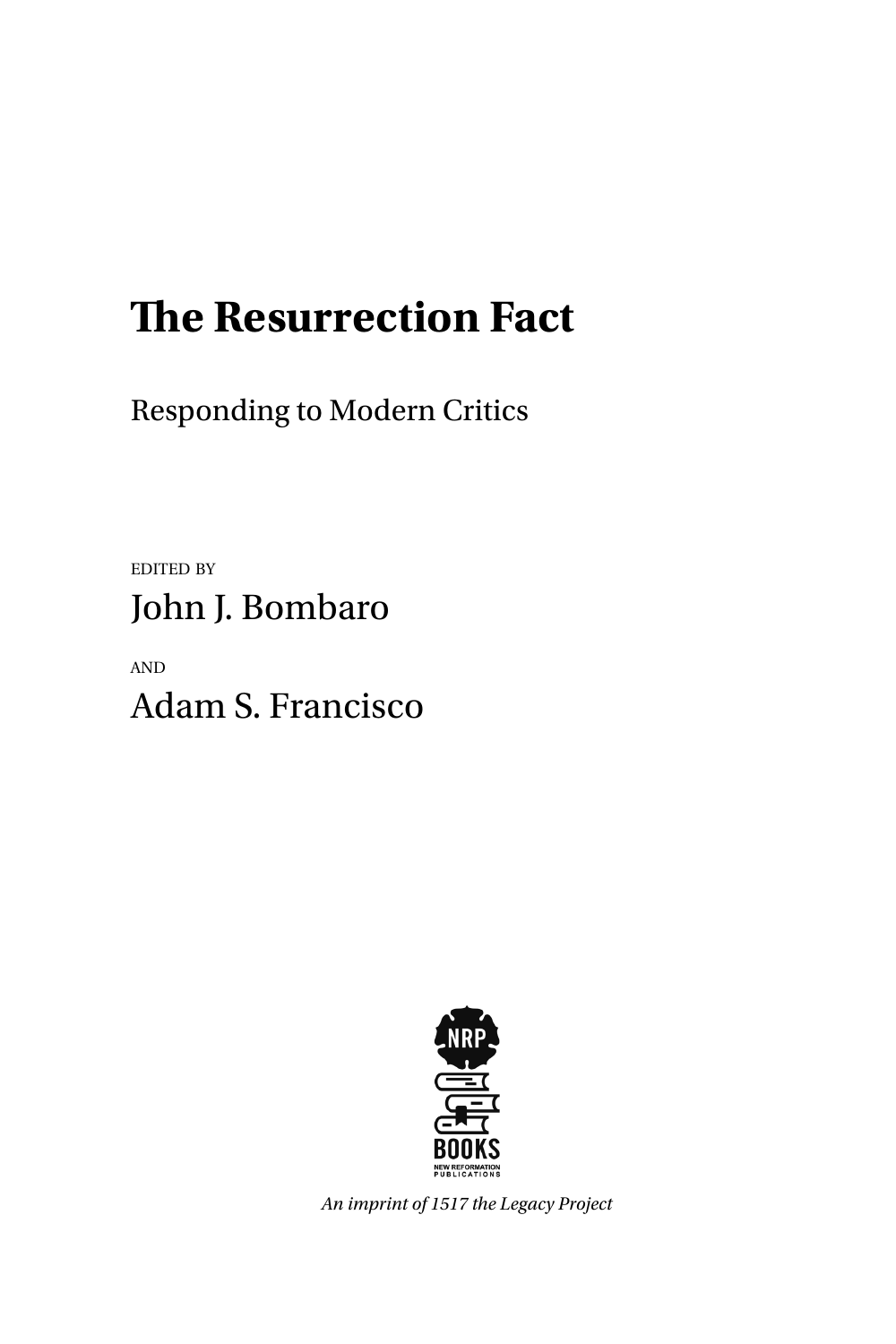#### !*e Resurrection Fact: Responding to Modern Critics*

© 2016 John J. Bombaro

All rights reserved. No part of this publication may be reproduced, distributed, or transmitted in any form or by any means, including photocopying, recording, or other electronic or mechanical methods, without the prior written permission of the publisher, except in the case of brief quotations embodied in critical reviews and certain other noncommercial uses permitted by copyright law. For permission requests, write to the publisher at the address below.

Published by: New Reformation Publications PO Box 54032 Irvine, CA 92619-4032

Printed in the United States of America

Publisher's Cataloging-In-Publication Data (Prepared by The Donohue Group, Inc.)

Names: Bombaro, John J., editor. | Francisco, Adam, editor. Title: The resurrection fact : responding to modern critics / edited by John J. Bombaro and Adam S. Francisco. Description: Irvine, CA : NRP Books, New Reformation Publications, an imprint of 1517 the Legacy Project, [2016] | Includes bibliographical references and indexes. Identifiers: ISBN 978-1-945500-54-1 (hardcover) | ISBN 978-1-945500-55-8 (so#cover) | ISBN 978-1-945500-56-5 (ebook) Subjects: LCSH: Jesus Christ—Resurrection. | Resurrection—Biblical teaching. | Bible. N.T.—Criticism, interpretation, etc. | Christianity. Classification: LCC BT482 .R47 2016 (print) | LCC BT482 (ebook) | DDC 232.97—dc23

NRP Books is committed to packaging and promoting the finest content for fueling a new Lutheran Reformation. We promote the defense of the Christian faith, confessional Lutheran theology, vocation and civil courage.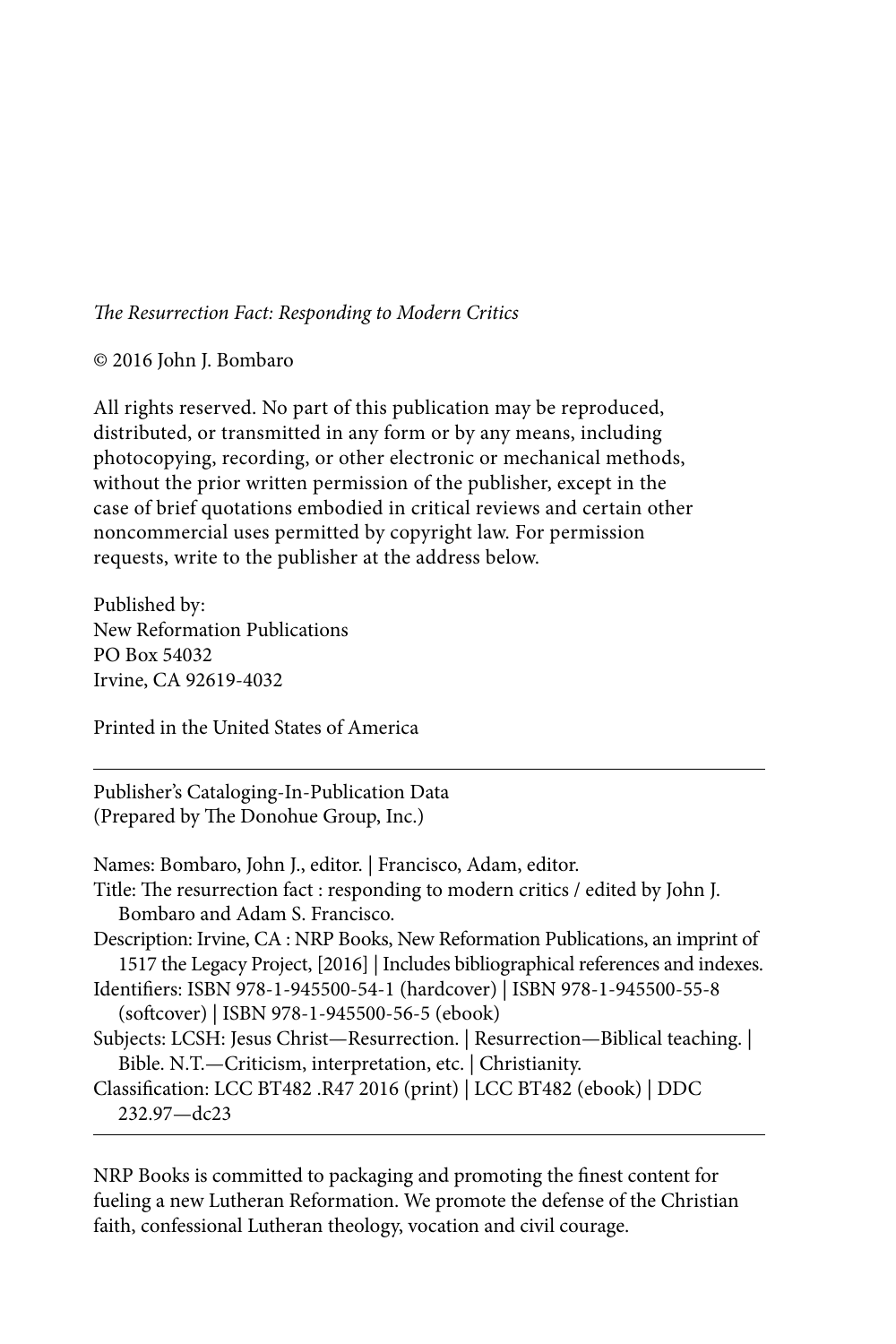## **Contents**

|    | John J. Bombaro                                                                                                                                  |
|----|--------------------------------------------------------------------------------------------------------------------------------------------------|
|    | 1. Defending the Fundamental Facts<br>of Good Friday and Easter Sunday  17<br>Mark A. Pierson                                                    |
|    | 2. Can a Historian Explain the Empty<br>Tomb with the Resurrection of Jesus?  43<br>Adam S. Francisco                                            |
| 3. | John J. Bombaro                                                                                                                                  |
|    | 4. The Case against The Case against Christianity:<br>When Jerusalem Came to Athens 89<br>Craig A. Parton                                        |
| 5. | Angus Menuge                                                                                                                                     |
|    | 6. Un-Inevitable Easter Faith:<br>Historical Contingency, Theological Consistency,<br>and the Resurrection of Jesus Christ 147<br>Jonathan Mumme |
| 7. | C. J. Armstrong and Andrew R. DeLoach                                                                                                            |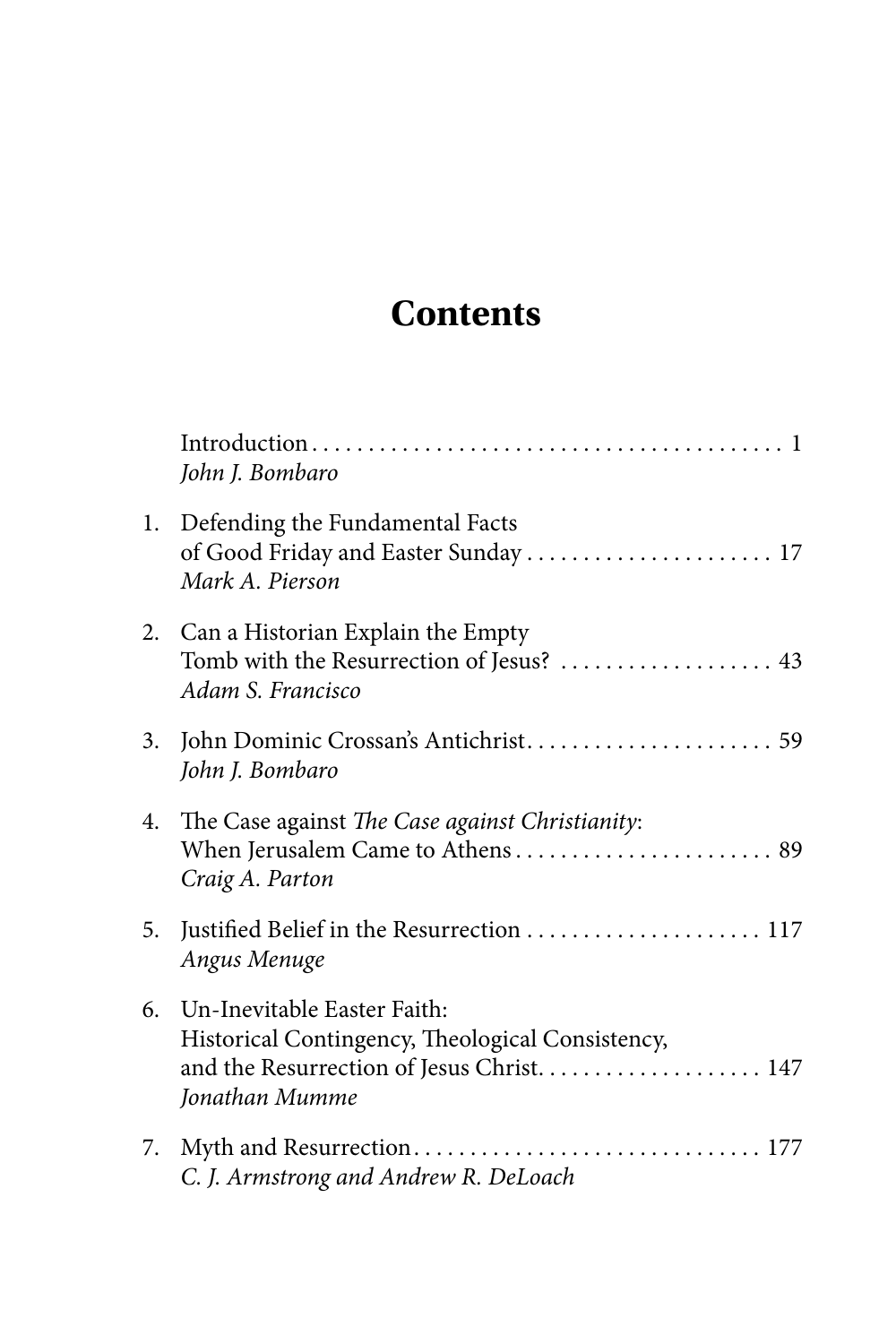| Tactile and True: The Physicality of the Resurrection  207<br>Carolyn Hansen |
|------------------------------------------------------------------------------|
| Adam S. Francisco                                                            |
|                                                                              |
|                                                                              |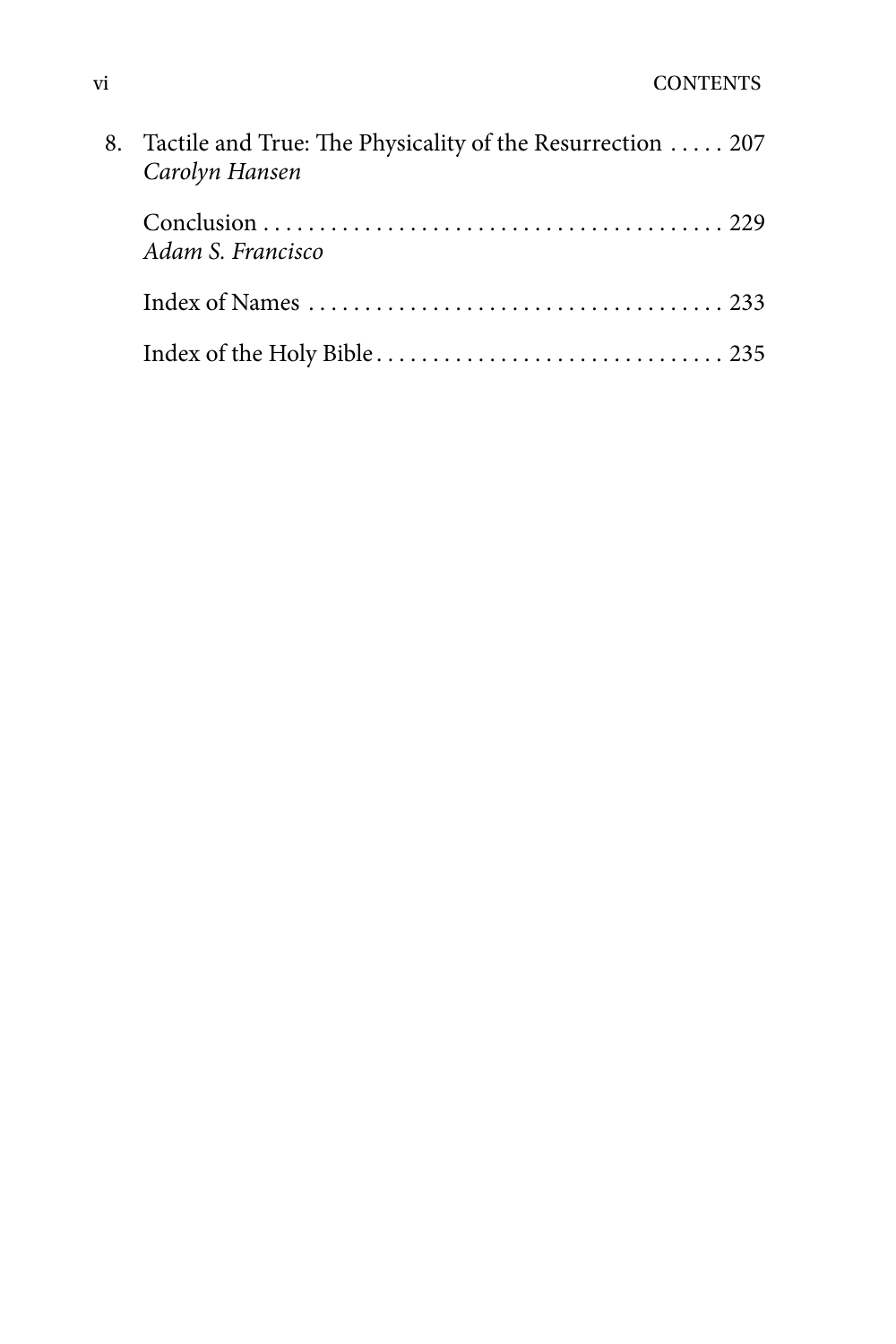### 7 **Myth and Resurrection**

*C. J. Armstrong and Andrew R. DeLoach*

*I believe that legends and myths are largely made of 'truth,' and indeed present aspects of it that can only be received in this mode.*

 $-$ J. R. R. Tolkien $<sup>1</sup>$ </sup>

!*ese are the myths: and he who has no sympathy with myths has no sympathy with men.*

 $-G. K. Chesterton<sup>2</sup>$ 

#### **Introduction**

The religious landscape of the West at the beginning of our twentyfirst century appears to be as pluralistic as its counterpart at the time of Christ. A backdrop of divine activity saturated everyday existence in the Roman-dominated Mediterranean, a backdrop populated by the gods that Rome, over its many years of inhabiting and

<sup>&</sup>lt;sup>1</sup>J. R. R. Tolkien, *The Letters of J. R. R. Tolkien*, ed., Humphrey Carpenter with Christopher Tolkien (New York: Houghton Mifflin, 2000), 147.

<sup>&</sup>lt;sup>2</sup>G. K. Chesterton, *The Everlasting Man* (San Francisco, CA: Ignatius, 2008), 109.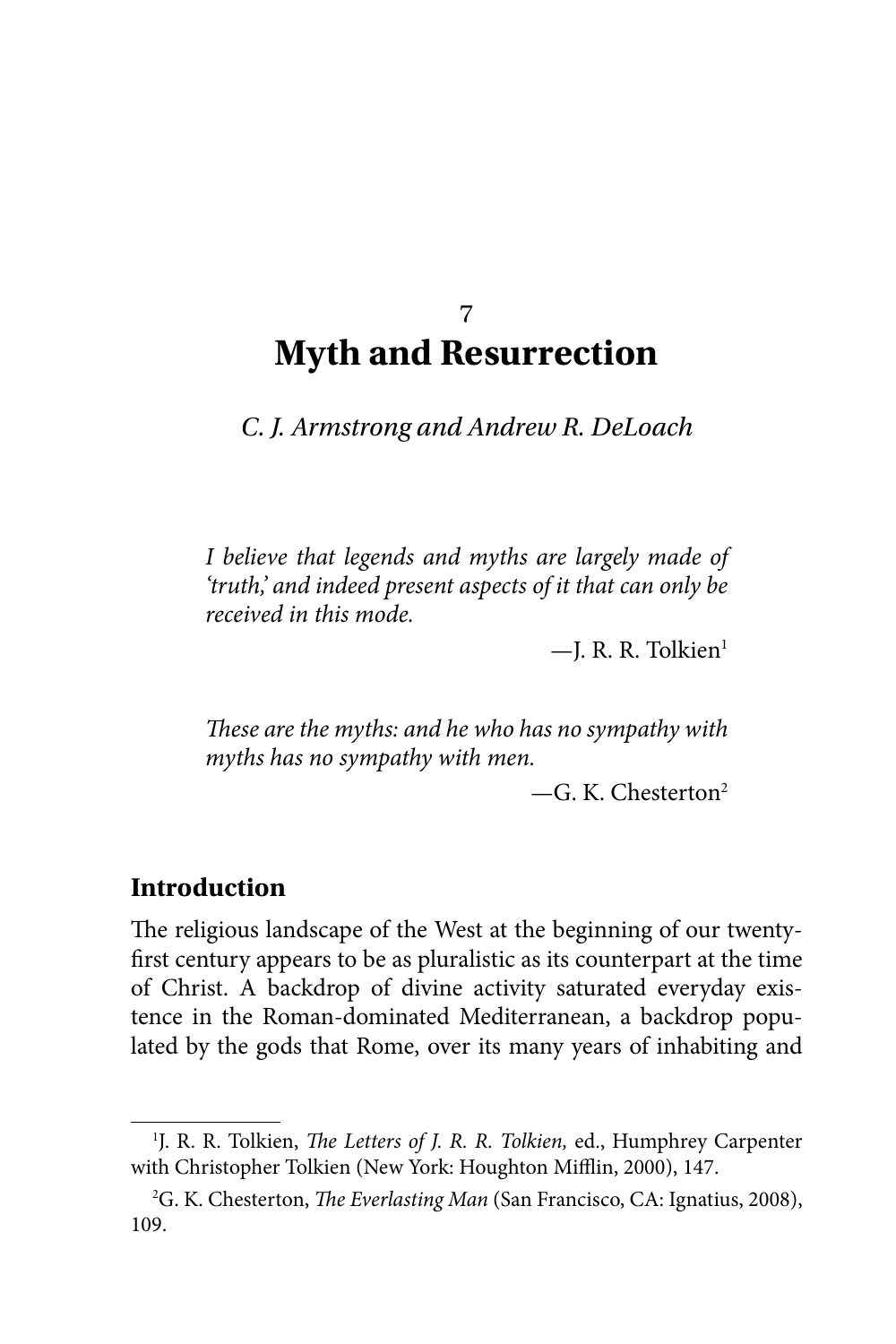eventually entirely ruling the area, had discovered, invented, inherited, borrowed, adopted, coopted, or otherwise known of. These were divinities that were celebrated formally at family ceremonies and ceremonies of state. They were prayed to and offered gifts of devotion in temples, shrines, and household *lararia*. They were also depicted in sculpture, painting, poetry, drama, and other forms of art. The Greek Olympians in Roman togas, the indigenous gods of Etruria and Latium, divinities of Judea and Egypt and Persia, ancestors, heroes, and the genius of the emperor were accepted as cultural forces by devotees and skeptics alike—even as philosophical religions such as Stoicism and Epicureanism engaged questions of life and death, the existence of the afterlife, and the nature, number, and relative concern of gods. All these had their place in not so much a common pantheon as a common cultural presence in the pluralistic first-century empire.

But despite the number of deities the first-century Mediterranean could boast, none share in common with the story of Christ a resurrection of the body. Religions predating and contemporary with Christianity may indeed correspond in various other ways with the Christ we know from the first-century New Testament documents, but bodily resurrection is unique to Christ. This truth proves an essential difference between the ancient religions and Christianity, one we do well to heed, particularly in light of at least two assumptions that tend to cast doubt on the claims of Christianity. The first is the perceived difficulty in saying anything certain about antiquity in general (and the New Testament in particular); after all, it is argued, these things happened long ago, and therefore conclusions ought to be considered suspect when based on fragmentary evidence, oral tradition, and other artifacts of belief and practice. The second assumption lionizes "science" but patronizes religion as a moral system at best or mythology (by which a critic would mean magic or falsehood) at worst. It is of course the current fashion to consider all such ancient story as religious myth or mythological religion, either of which insufficiently measures up to the modern, rational way of understanding the world. The first assumption leads the uncritical observer to take first-century Christianity, Judaism, mystery religions like the Orphic mysteries or Mithraism, Zoroastrianism, and what came to be known in the later Christian era as traditional pagan religion (the public worship of the major gods of the Greco-Roman pantheon); categorize them under one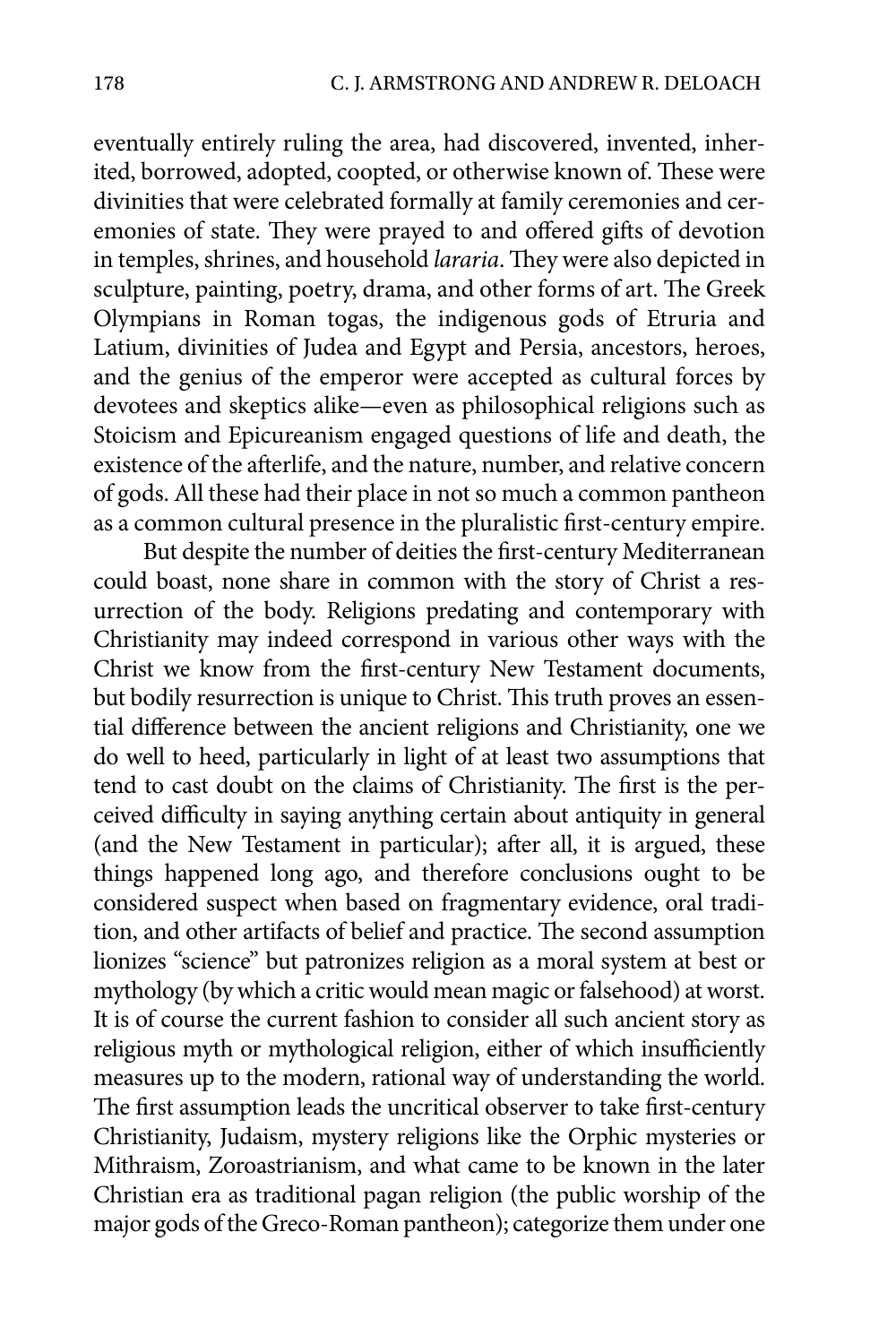heading; and declare it "ancient religion"—no wonder then that there are so many "parallels" between, for example, the mythology of Christ and the mythology of Osiris, another divine being who (according to the Egyptians) underwent a death and an underworld journey. The second assumption pits science against religion and science against myth in an epistemological *agon* that neither religion nor myth can hope to win if the goal is to validate a way of seeing the world as it really is from a human point of view, in a way that can be tested, proved empirically, and is consonant furthermore with what have come to be imposed by the purveyors of this modern, rationalist world view as acceptable limitations of humanistic inquiry.

It is not our intention simply to bemoan the fact that our four most recent centuries of human history have moved the agenda for understanding the cosmos and our place in it from one in which religious experience and vocabulary were at the center to one in which they are at the extreme margin. Nor can we hope to satisfy every skeptic or conspiracy theorist in regard to the distinctions among ancient religions and the significance of Christianity's unique claim from its very origins. But we do hope to inform the conversation on both counts by a focus on the uniqueness of the resurrection in Christianity. This claim of resurrection among ancient religions is not only the central event in Christianity but also the heart of a robust *apologia* that is entirely comfortable with the relationship between Christianity and myth and with using the idiom of myth in apologetic discourse. Indeed, numerous Christian thinkers—C. S. Lewis, J. R. R. Tolkien, G. K. Chesterton, and others—have engaged extensively in this task both as lovers of myth (and mythmaking) and as firm believers in the factual nature of Christ's life, death, and resurrection. For each of them was well aware of early criticism of myth as well as the modernist criticisms in their own day, and they engaged with those critics as devout Christians who believed that the Gospel story is the paramount myth that entered history as fact. Tolkien, for example, believed that myth is made up of truth and that aspects of truth could only come through myth.<sup>3</sup> In fact, he argued that

<sup>&</sup>lt;sup>3</sup>Tolkien, *Letters*, 147; see also J. R. R. Tolkien, "On Fairy-Stories," in *The Monsters and the Critics and Other Essays,* ed. Christopher Tolkien (London: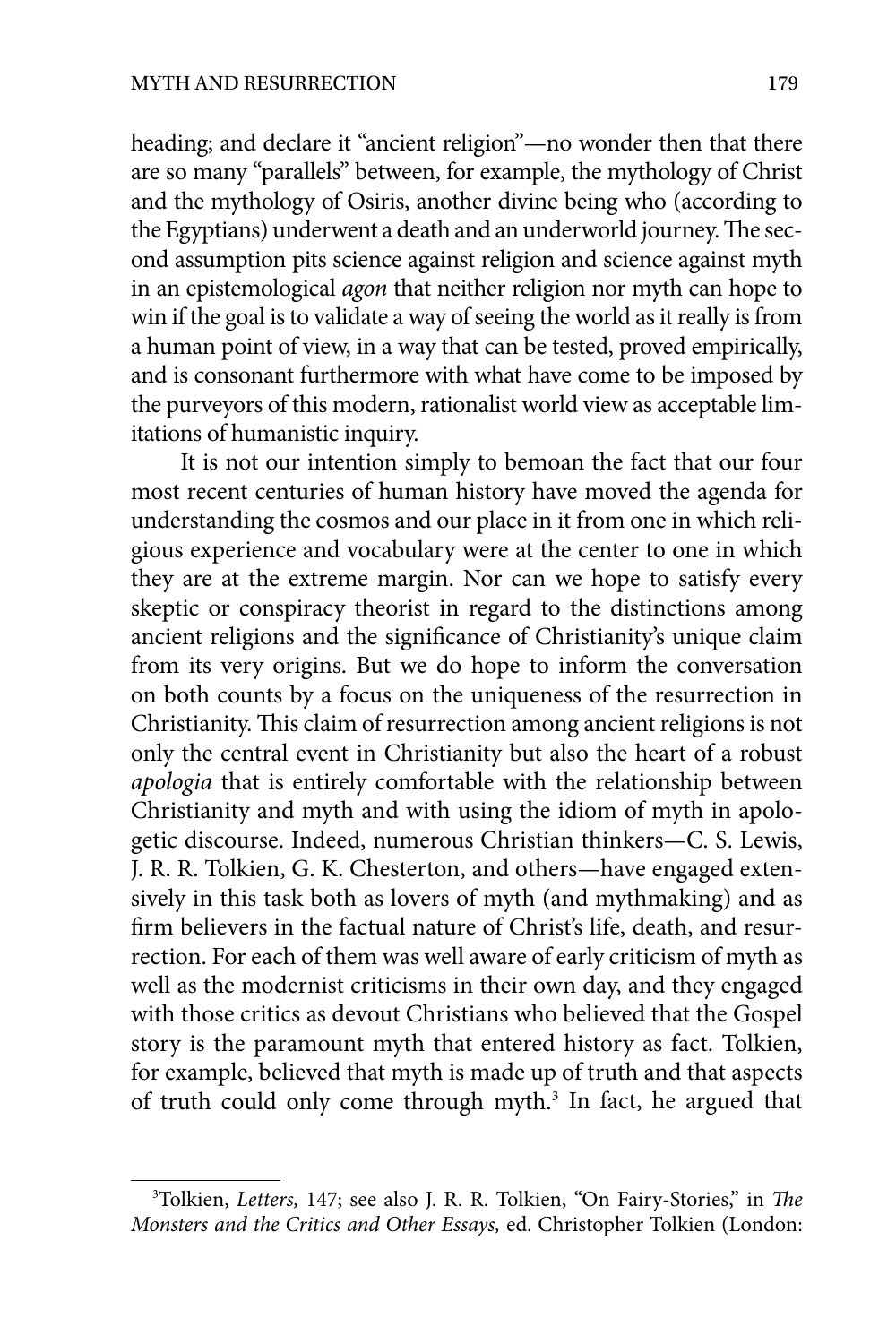in Jesus's incarnation and resurrection, we encounter myth that has entered history: "Here God tells—indeed, enacts—a tale with all the beauty and wonder and symbolic power of myth, and yet a tale that is actually true."4 Lewis agreed, calling myth a "*preparatio evangelica*, a divine hinting in poetic and ritual form at the same central truth which was later focused and (so to speak) historicized in the Incarnation."<sup>5</sup> That it is true is a happy ending that brings overwhelming joy; Tolkien called this *eucatastrophe*, concluding that the resurrection was the greatest eucatastrophe possible.<sup>6</sup>

Not surprisingly, Christianity is today no less a target of criticism based on its alleged parallels with ancient religion and myth. But following Lewis and Tolkien against their critics and with equal confidence, our response to the current crop of critics rests on proclaiming that in Christ's resurrection, *myth entered into history as*  fact. That fact dispels the kind of slipshod assumptions and uncritical falsehoods promulgated by pop history and propaganda pieces such as the 2007 film *Zeitgeist: The Movie*, which asserts that Jesus Christ and countless other figures of ancient religion are explicable primarily as astrologically parallel phenomena. Similarly, exponents of conspiracy culture are themselves guilty of the same revisionist history they purport to expose, as in the series of books that includes Dan Brown's 2003 The Da Vinci Code. Pop history, alternative knowledge, or plain conspiracy theory are (at least overtly) not given a great deal of credibility by self-identifying skeptics such as Michael Shermer, author and founding publisher of *Skeptic Magazine.* Science, it is claimed, debunks these falsehoods. But while the published tenets of the skeptical stance include rational and critical thought over and against belief in pseudoscience, for the (what seems to us) laudable purpose of "making the world a safer and saner place," nevertheless

George Allen and Unwin, 1983), where he explains: "History often resembles 'Myth,' because they are both ultimately of the same stuff" (127).

<sup>&</sup>lt;sup>4</sup>Philip Zaleski and Carol Zaleski, *The Fellowship: The Literary Lives of the Inklings* (New York: Farrar, Straus and Giroux, 2015), 188–89.

<sup>5</sup> C. S. Lewis, "Religion without Dogma?," in *God in the Dock,* ed. Walter Hooper (Grand Rapids, MI: Wm. B. Eerdmans Publishing Co., 1970), 132.

<sup>6</sup> Tolkien, "On Fairy-Stories," 156.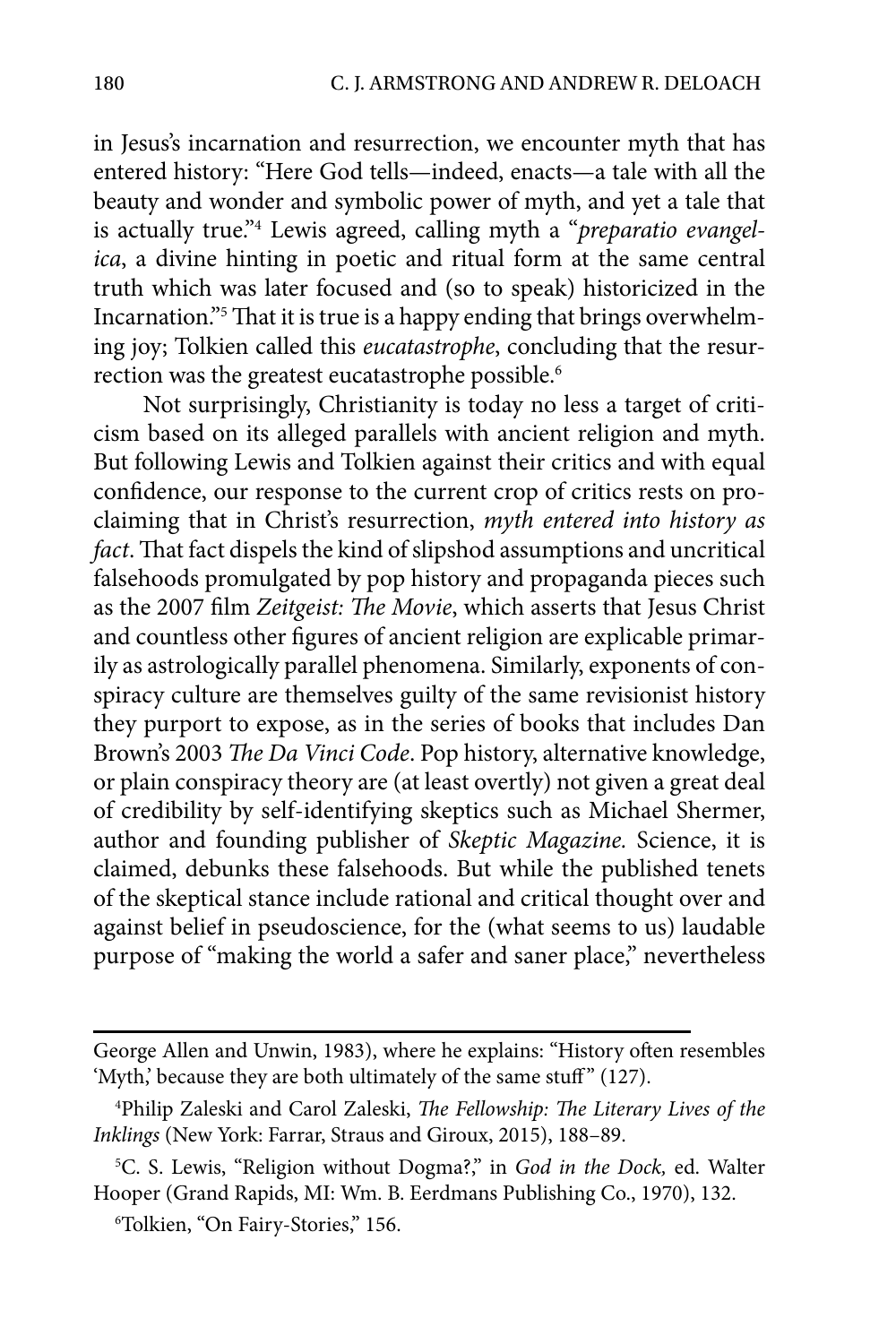all that passes for "religion" likewise is eliminated from discussion as myth (i.e., magic or falsehood) instead of science. A (perhaps justi fiable) fear of oppression by social systems like organized religion, particularly conservative American Evangelical Christianity, drives these pop history and conspiracy theorists; witness the titles on the suggested reading list for skeptics (catalogued on Shermer's blog): Robin Morgan's 2006 *Fighting Words: A Toolkit for Combating the Religious Right* and Sean Fairclough's 2012 *Attack of the* !*eocrats! How the Religious Right Harms Us All—And What We Can Do about*  It. The list continues with material for the college syllabus and for younger budding "junior skeptics" as well. This kind of "mythbusting" in our own pluralistic context may be the major distinction between first- and twenty-first century pluralism—we have a different sort of atheist than any that Hellenistic imperial Rome could produce, different too than we produced in the last century, and we have them in droves.

From the beginning, the term "myth" is a major point of contention. We have noted what critics mean when they say "myth" generally magic or falsehood. But the stuff of ancient religion, the narratives that form the content of belief and practice, is also denoted by the word myth in what is more than a subtle distinction from its pejorative usage. Much of what we call myth in ancient narrative has nothing to do with magic; furthermore, to call a story patently false because of its age or its content is as academically naïve as accepting one as true because of perceived cultural authority or identification with a political party or religious dogma. On the other hand, myth and mythology also denote a branch of rational humanistic inquiry in the modern academy, a focus of serious study for anthropologists, sociologists, classicists, and scholars of religion, culture, and literature.

We seek to define "myth" more specifically to aid further conversation with skeptics of many stripes and thereby reclaim for myth a definition that both honors its ancient usage and that also might become more useful in our modern parlance than just a dirty word under which to subsume falsehood, pseudoscience, and uncritical assumption. Our examination, which cannot be exhaustive, therefore considers a few myths that have been "paralleled" with Christ. We attempt to summarize a few of these ancient stories themselves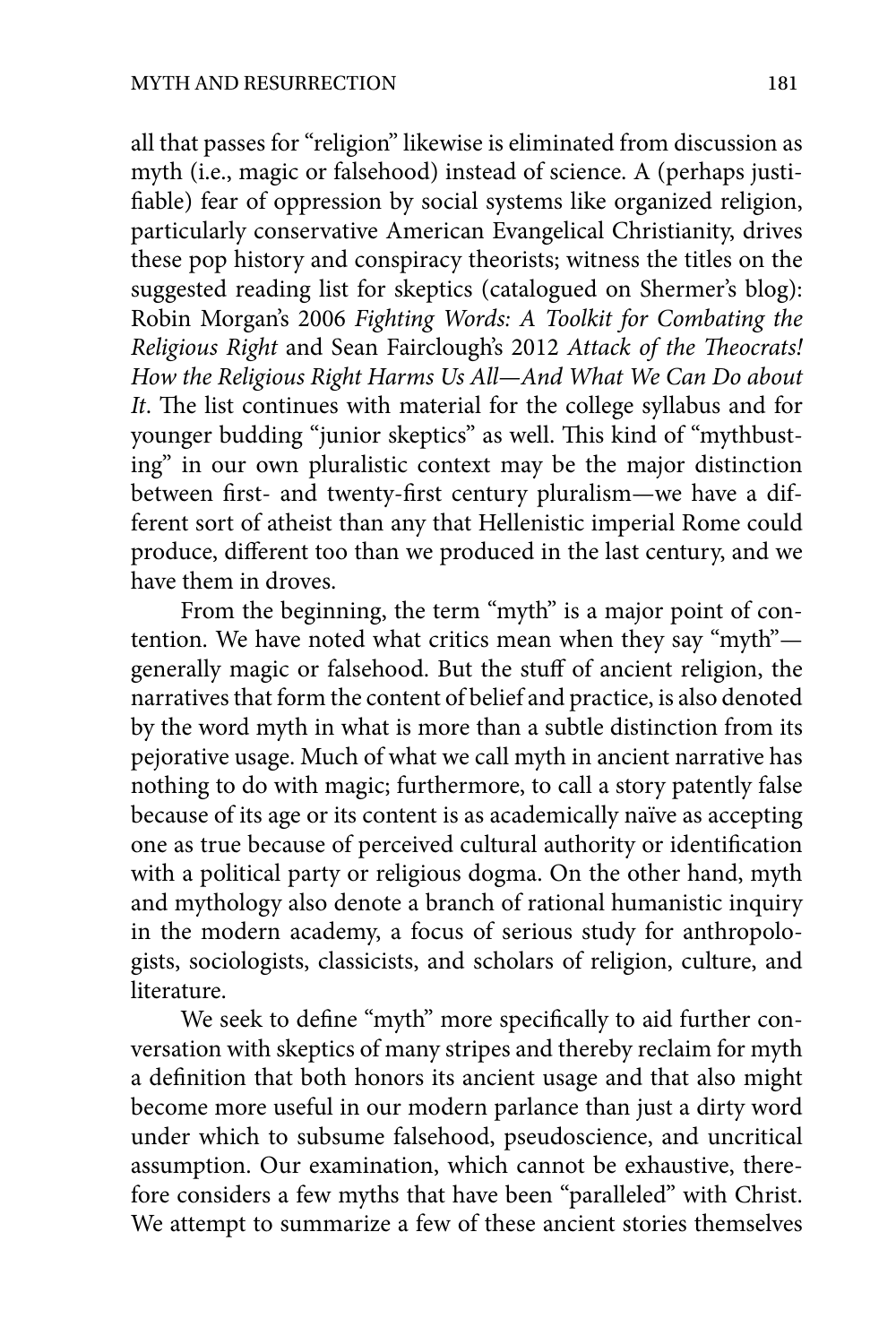and the religions contemporary with early Christianity that held them as a matter of belief. We conclude that myth remains the inevitable idiom for engaging the unique historical event of Christ's resurrection, not only (as may be assumed) in its ancient milieu but also as a natural human practice of handing down the story even to our own time.

#### **What We Mean by "Myth"**

We have inherited ways of talking about myth from the nineteenth and twentieth centuries that assumed that myth was generally a way that the ancients explained natural phenomena in the world. The term *aetiology*—myth as an explanation of causes—may be a helpful designation for that presumed method. This notion was taken to be the "primitive" antecedent to science, the modern "rational" way to explain the world. The result of the assumed primitivism of mythology as literal explanation was to place science wholly above, and consider it wholly other than, myth. This assumption still emerges today in certain forms. One result is the prevailing synonymous usage of the vocabulary "myth" with "falsehood." Indeed, if science is shown to explain the workings of the world in contradistinction to a myth's attempt literally to assign a cause to something incompatible with that science, it is easy to understand why a skeptic would throw his lot in with science and consider a myth insufficient or false. This assumption has given birth to an accepted way of talking about myth as if it means a false conviction.

More recent critical approaches to myth question the assumption that compares myth and science as incompatible and myth as a "primitive" antecedent to science. Even the ancients themselves were critical of their own received myths; the Socratic school declaimed stories about gods involved in salacious crimes like rape, and later philosophers allegorized these stories both to mitigate the dilemma and to use them for their own didactic purposes. Allegorizing is one means of reconciling myth and science today as well. Our recent history has produced proponents of scientific "readings" of flood narratives, for example (including the Noahic flood). Intelligent design talk by self-identified creationists purports at least on some level to legitimize scientifically what cultures have described with mythic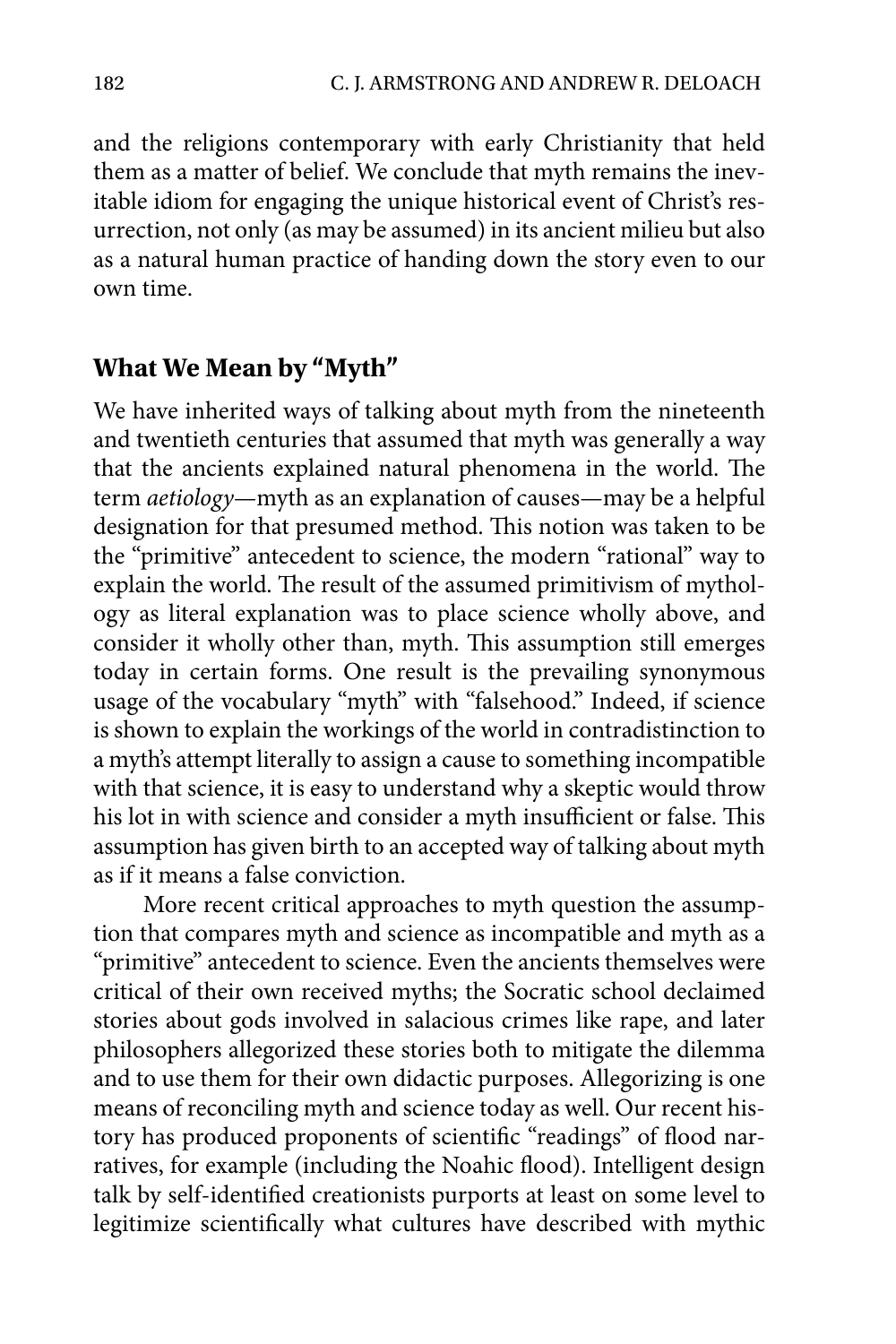language, including the origin of the universe. This is an attempt to equal a playing field between biblical accounts and scientific dogma (which is accused by fundamentalists of following its own "myths").

We contend to the contrary that we do myth a disservice when we reduce it either to a false conviction, however sincerely held, or on the other hand to an allegorizing reconciliation with what humans can know and how we explain the world from science—whether modern or ancient science and natural philosophy. Myth is neither imaginary fabrication nor bare allegory. As Chesterton quipped, Father Christmas is not an allegory of snow, but something that infuses deeper meaning into the world of snow "so that snow itself seems to warm."7 We have been so bent on using the word "myth" as a means of explaining the world that when a reasonable challenge to that world view comes along, it's either baby out with the bathwater or figure out how best to reconcile them. The problem lies in limiting "myth" to this aetiological definition. Myth is indeed about story, but it is more than its possible origin and function as explanation of cause. Myth is the story that is so significant to a people that it brings about narrative, art, and other means of telling the story (mythopoesis) of the event(s) at the center of the myth. We are therefore on surer ground when talking about myth when we accept the idea that myth points to a conviction of a people, but that conviction need not be false. Myths indeed are usually retold without recourse to authority (empirical evidence, historical fact) besides tradition, though historical facts may have engendered the tradition (cf. the Solon and Croesus story of Herodotus 1). This is one of the ways that myth differs from history, in that myth often depends on tradition or oral transmission, not on written record; written (or artistic) record is more a result, rather than the cause, of a people's conviction of the significance of myth.

And the means of transmission—which of course makes the myths no less true—is bound up in the momentous subject of the story. In myth, we are confronted with the transcendent; we approach—or are approached by—the frontier of the eternal. Myth explains and adorns seemingly ordinary stories with a numinous

<sup>&</sup>lt;sup>7</sup>Chesterton, *The Everlasting Man*, 104-5.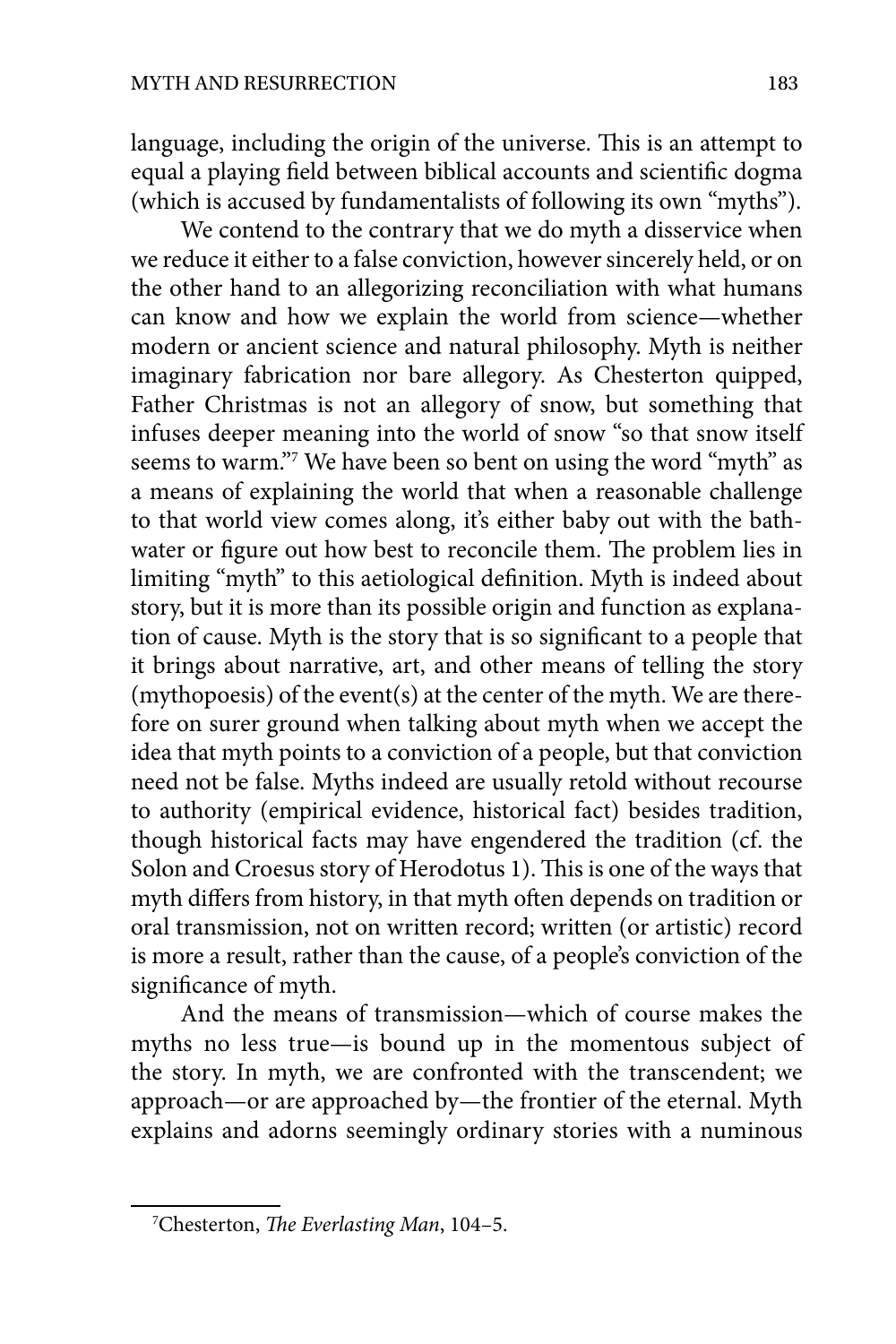quality, and it is therefore a defiance of the concrete time of the everyday. Yet it is a means by which eternity—and our nostalgia for it—is embodied (incarnated!) in ordinary time. Thus Eliade describes myths as hierophanies, "breakthroughs of the sacred into the World," traces of the divine in real time.<sup>8</sup> Likewise does Tolkien praise mythic poetry that "glimpses the cosmic." For Christian thinkers like Tolkien, Lewis, Charles Williams, and others, myth points to a higher and purer world, and mythopoesis is "a pathway to this higher world and a way of describing . . . its felt presence."9

And yet myth is necessarily abstract. As Owen Barfield described it, myth is "the ghost of concrete meaning."<sup>10</sup> The myths were not merely the frivolous creations of ancient storytellers but were the expression of their spiritual perceptions and a communication of reality as they conceived it. What we now receive in the myths is true metaphor, but metaphor nonetheless. Faërie, "the Perilous Realm" of the eternal, cannot be "caught in a net of words."<sup>11</sup> Attempts to explain are always inadequate; the more one endeavors to define myth, the further one draws from a satisfying reality.<sup>12</sup> Thus myth is impervious to rational (and rationalist) analysis, particularly of the kind of quasi-scholarly literary criticism practiced by contemporary critics of Christianity that attempts to debunk myth as either confused history at best or euhemeristic religious lies at worst. For myth is extraliterary; it is "a particular kind of story which has value in itself—a value independent of its embodiment in any literary work."<sup>13</sup> Divine truth, ultimate reality, the fulfillment of humankind's deepest yearnings—these are not the legitimate objects of scientific examination, and they cannot (as Tolkien

<sup>8</sup> Mircea Eliade, *Myth and Reality* (New York: Harper & Row, 1963), 6.

<sup>&</sup>lt;sup>9</sup>Zaleski and Zaleski, *The Fellowship*, 11.

<sup>&</sup>lt;sup>10</sup>Owen Barfield, *Poetic Diction: A Study in Meaning* (Oxford: Barfield Press, 2010), 84.

<sup>&</sup>lt;sup>11</sup>J. R. R. Tolkien, "On Fairy-Stories," 114.

<sup>12</sup>Clyde S. Kilby, foreword to *Christian Mythmakers,* by Rolland Hein (Eugene, OR: Wipf & Stock, 1998), x.

<sup>13</sup>C. S. Lewis, *An Experiment in Criticism* (Cambridge: Cambridge University Press, 2012), 41.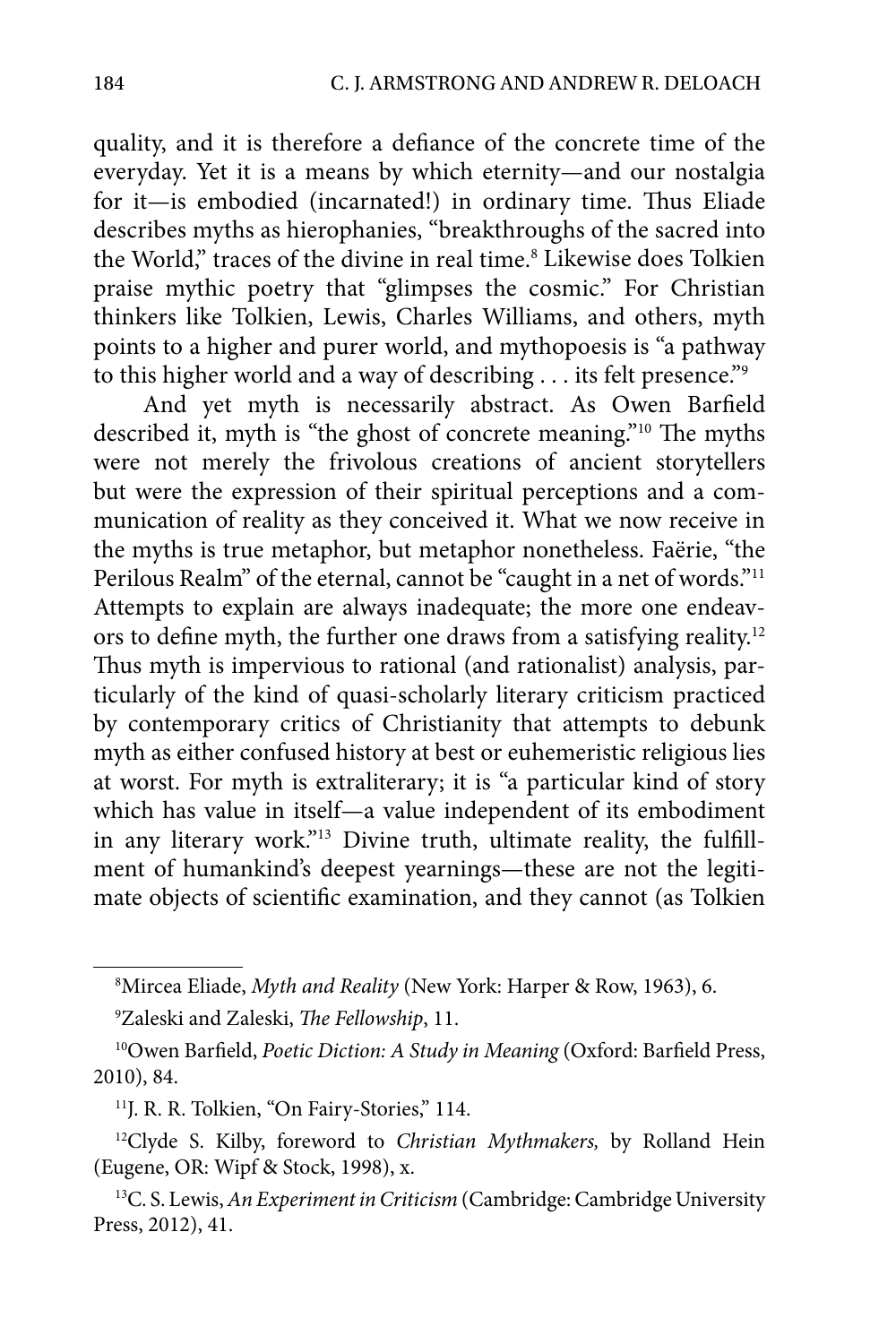hinted) be precisely defined or described, though we can readily perceive them. In his typical wit, Chesterton explained it thus: "I knew the magic bean stalk before I had tasted beans."14 But myth conveys more than arbitrary morals or entertainment. What Chesterton was describing—and what countless many have experienced—is an encounter with Elfland, Faërie, the transcendent. In myth, "we come nearest to experiencing as a concrete what can otherwise be understood only as an abstraction."15 Myth is important, necessary, to this extraliterary and extrarational encounter, because "reality is so much larger than rationality."<sup>16</sup>

Here the critic balks. The myth-hater ("Misomythos," as Tolkien called a then-agnostic Lewis and those like him) claims that because myth is not rational, it must be imaginary, and it is therefore unscientific and necessarily false. But this is precisely the problem, as Lewis well understood: if one begins by knowing on some other ground that Christianity is false, then the parallels to pagan myths will only confirm this falsity; but when the veracity of the Christian claim is the very issue under investigation, then the argument from correlation clearly begs the question.<sup>17</sup> When the critic insists on looking at the myths as specimens in a lab, all hope is lost of understanding meaning—much less apprehending truth—in them. But this is the favored objection: that the Christian story cannot be true because it so obviously borrowed from the ancient myths (themselves obviously fabricated for one purpose or another), with which it shares several key features. Frazer's *The Golden Bough*, for example, points to the numerous parallels of the "dying god" in the history of ancient

<sup>14</sup>G. K. Chesterton, *Orthodoxy* (New York: Doubleday, 2001), 46. Elsewhere, Chesterton expands on this idea: "Therefore do we all in fact feel that pagan or primitive myths are infinitely suggestive, so long as we are wise enough not to inquire what they suggest. Therefore we all feel what is meant by Prometheus stealing fire from heaven, until some prig of a pessimist or progressive person explains what it means. Therefore we all know the meaning of Jack and the Beanstalk, until we are told." Chesterton, *The Everlasting Man*, 111.

<sup>15</sup>C. S. Lewis, "Myth Became Fact," in *God in the Dock*, 66.

<sup>16</sup>Kilby, *Christian Mythmakers*, x.

<sup>&</sup>lt;sup>17</sup>Lewis, "Religion without Dogma?," 132. It also commits the "false cause fallacy," confusing correlation for causation.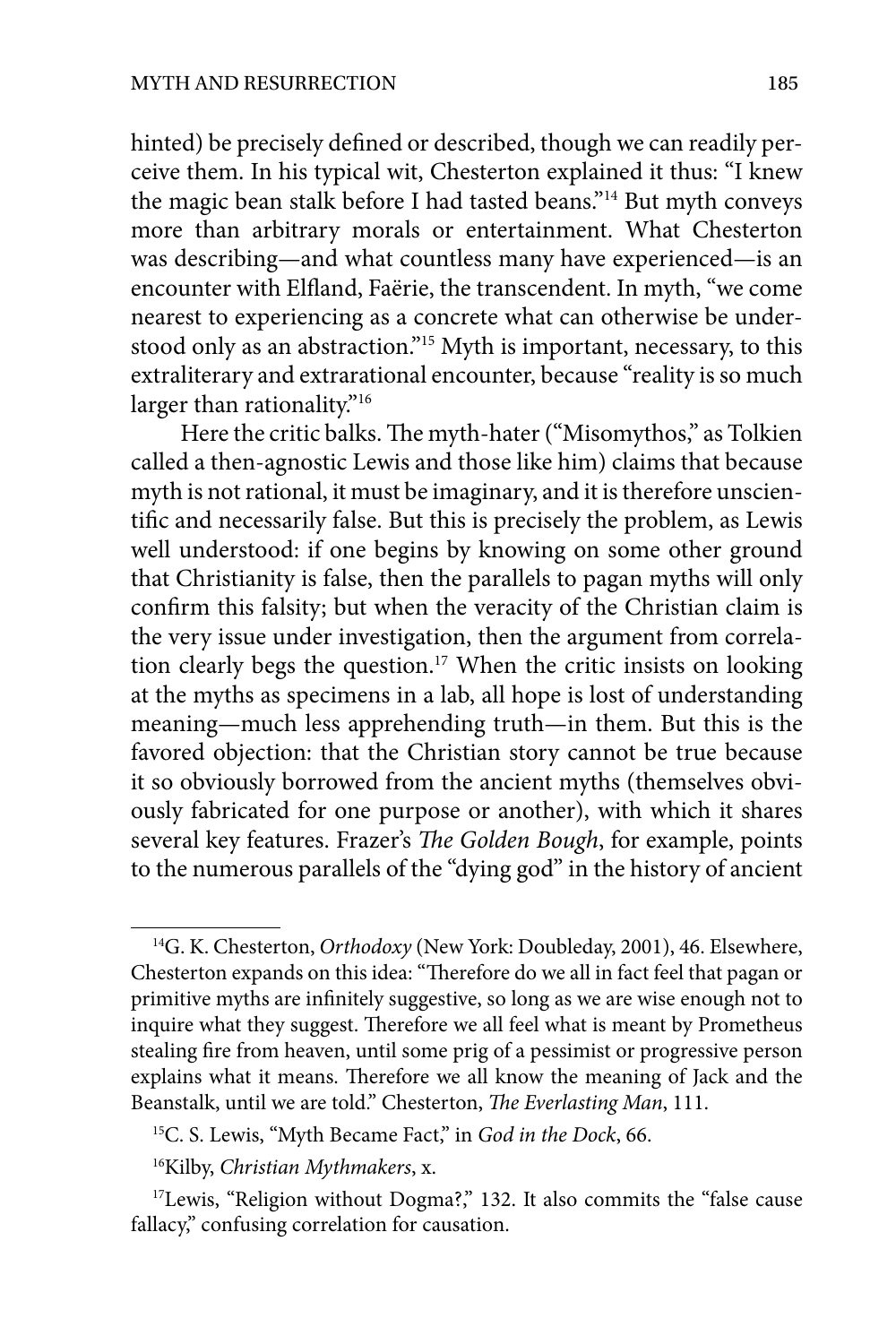religions. The myths of Adonis and Osiris, for instance, are meant to signify natural growth.<sup>18</sup> These intentionally imagined gods, who died and "returned" to renew the world, are symbols of the grain that dies and falls into the earth and rises with each new harvest. The myths, then, apply this natural process to the life of humanity: each of us must die to live again.

As an atheist, Lewis believed the Gospel narratives were myths of this kind, telling of the natural cycle of birth, death, and renewal. After all, Jesus says that the wheat must die to bear fruit, and after he breaks the bread he calls his body, he dies and rises to new life. Isn't he just one more dying harvest god offering his life for the world? But Lewis came eventually to doubt this idea:

[W]hy was it that the only case of the "dying God" which might conceivably have been historical occurred among a people . . . who had not got any trace of this nature religion, and indeed seemed to know nothing about it? Why is it among *them* the thing suddenly appears to happen? . . . The principal actor, humanly speaking, hardly seems to know of the repercussions His words (and sufferings) would have in any pagan mind. Well that is almost inexplicable, except on one hypothesis. How if the corn king is not mentioned in that Book, because He is here of whom the corn king was an image? How if the representation is absent because here, at least, the thing represented is present? If the shadows are absent because the thing of which they were shadows is here?19

What troubled Lewis, and ought rightly to trouble the anthropological critics of Christianity, is the fact that it *happened*—God in Christ actually "dived down" into nature, was present here with humanity, and among them died and rose to life again. The anthropological criticism based on parallels flagrantly ignores the facticity of this narrative and avers that for Christianity to be true, every

<sup>18</sup>To the naturalist critic, this is *all* they are meant to signify. To Philomythos (myth-lover), this is plainly reductionistic: "The naturalist is right when he connects the myth with the phenomena of nature, but wrong if he deduces it solely from these." Barfield, *Poetic Diction*, 84.

<sup>&</sup>lt;sup>19</sup>C. S. Lewis, "The Grand Miracle," in *God in the Dock*, 83-84.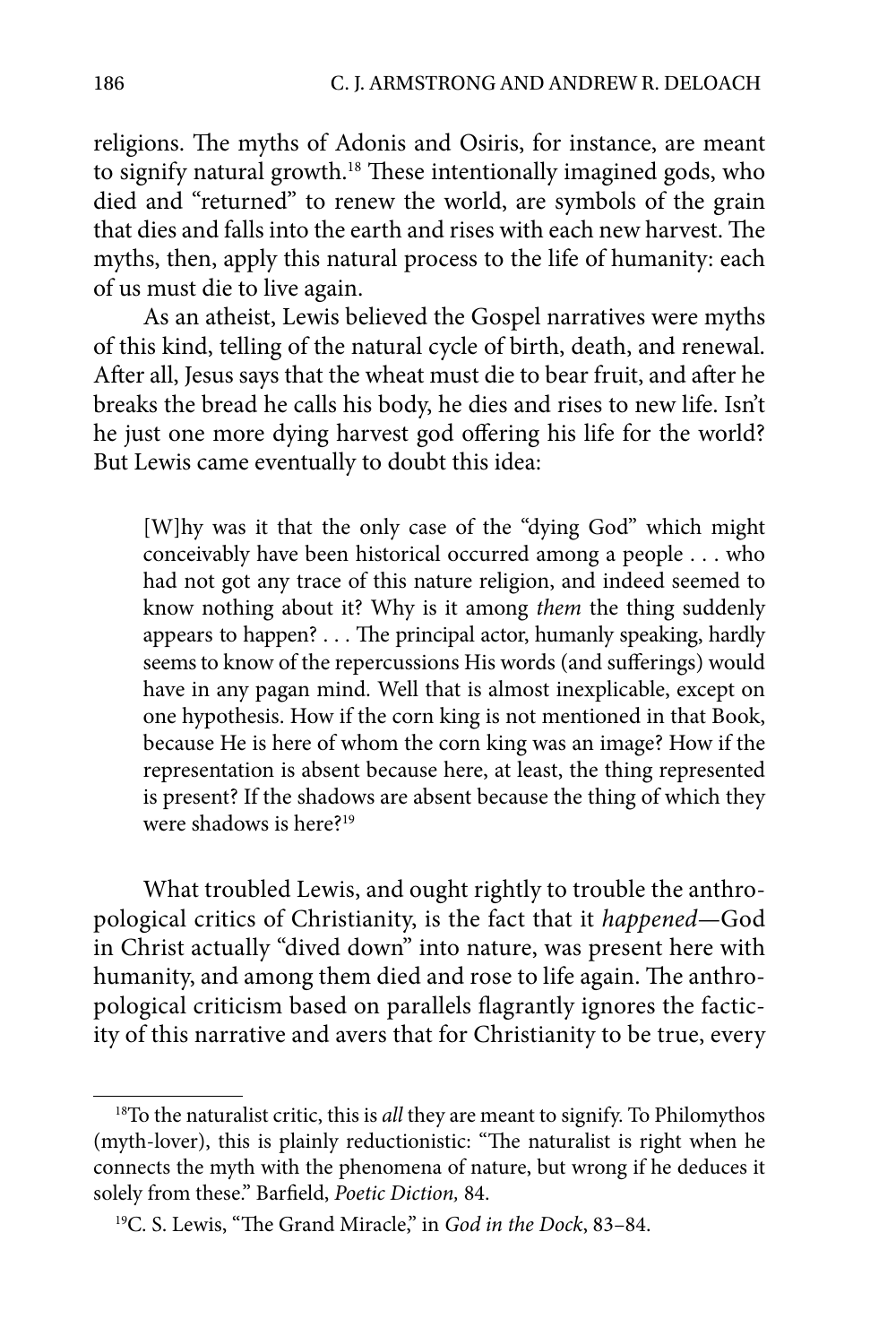other religion in the world must be 100 percent false. This is the only way that Christianity could avoid all coincidence with other religions and myths.<sup>20</sup> The universal human desire to tell stories undeniably makes many of them sound similar, but despite this, they may to some degree be both original and true. But to seize on similarities between ancient religion and Christianity and claim that fabrication is the *sine qua non* precludes all mythmaking indeed all narrative. But this is neither rational nor realistic, for the parallels—regardless of how closely they do coincide—argue neither for nor against the truth of Christianity. And if the parallels say nothing for or against its truth, we ought to reverse the conclusion of modern science: rather than the parallels necessitating that the stories must all be false, we are justified in viewing the parallels as indicating that the myths all touch on some truth (inexplicable though it may seem) and that Christianity lands squarely on and completes it. For Lewis, "who first approached Christianity from a delighted interest in, and reverence for, the best pagan imagination, who loved Balder before Christ and Plato before St. Augustine," acknowledging the historical truth of the Christian narrative did not require that he (and we) confess that of a thousand religions in the world, 999 are "pure nonsense and the thousandth (fortunately) true"; rather, it "depended on recognizing Christianity as the completion, the actualization, the entelechy, of something that had never been wholly absent from the mind of man."<sup>21</sup>

Moreover, the critic misunderstands the myths as myth, as literature. Some are cultic while others have no relation to religion at all. Some are concerned with heroes and others harvest. Notwithstanding this, many of the myths seem to be meant largely for entertainment rather than explanation, and just as many have no connection to nature whatever. But the critic misses this entirely by reducing all myth to narrative falsehood. What must be remembered is that myth

<sup>&</sup>lt;sup>20</sup>C. S. Lewis, "Is Theology Poetry?," in *The Weight of Glory* (New York: Harper Collins, 2001), 127.

<sup>21</sup>Lewis, "Religion without Dogma?," 132. Likewise, Chesterton's awareness of the myths preceded his belief in their truth; see Chesterton, *Orthodoxy*: "I am concerned with a certain way of looking at life, which was created in me by the fairy tales, but has since been meekly ratified by the mere facts" (47).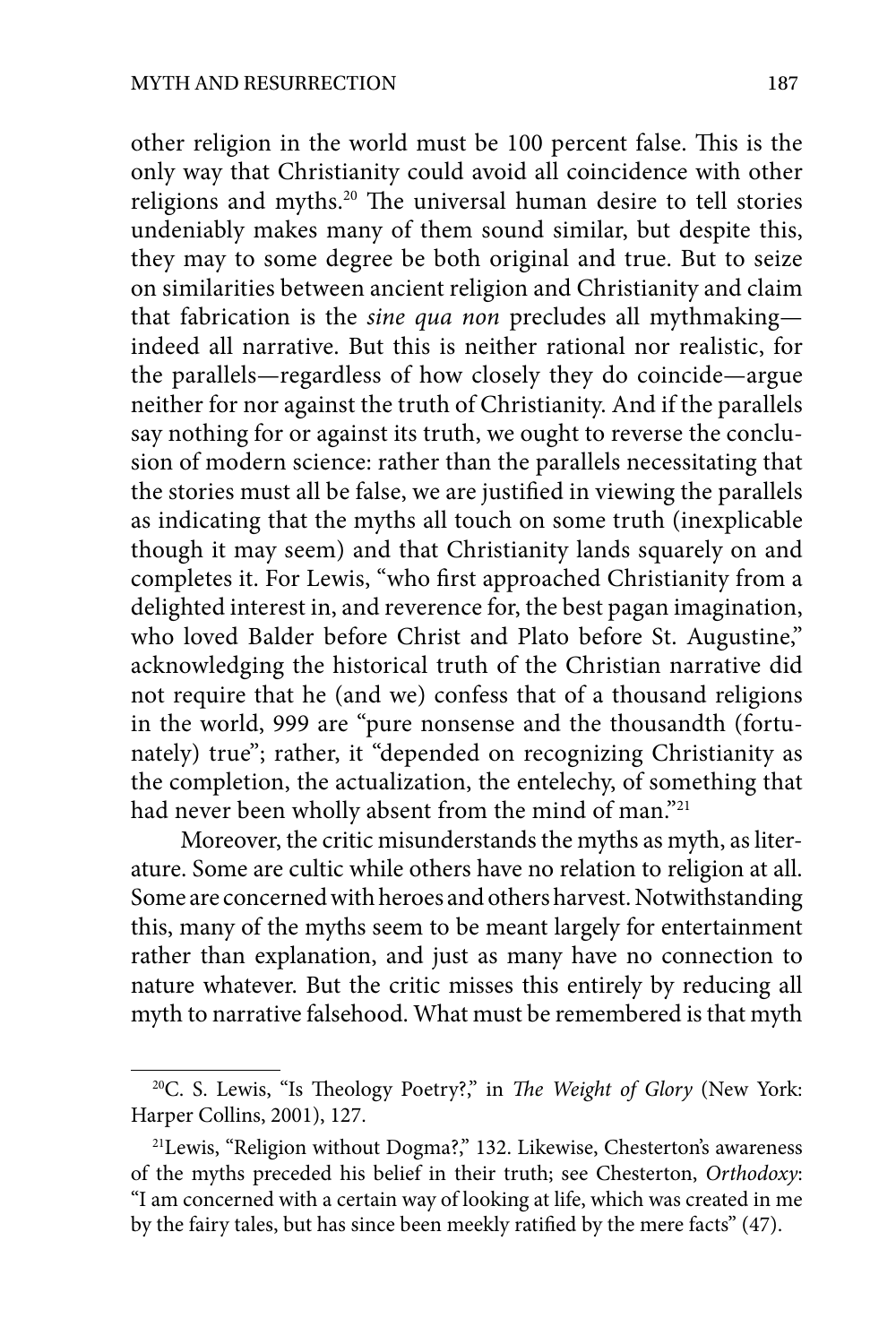is not a work of empirical observation and systematized results. It is a work of the creative intellect and imagination, and while it in no way follows that myth must necessarily be false (for imagination does not mean imaginary, as Chesterton insisted), myth is nonetheless a work of the *poetical* aspect of human action and thus requires the critic check his presuppositions and understand it as such.<sup>22</sup>

We may point out the terrible irony in the criticism of Christianity as an unoriginal copy by contemporary critics, who are themselves parroting Gerald Massey, James Frazer, and Joseph Campbell. It would be just as easy to apply the argument about parallels to their critical scholarship of the history of religions and turn it into what Chesterton called "a vulgar monomania of plagiarism."23 But we need not go this far, for while we may acknowledge their learning, they make clear for us that their judgment of myth, literature, and the Christian narrative is not equally deserving of respect. Lewis speaks here for us: "[W]hatever these men may be as [scholars], I distrust them as critics. They seem to me to lack literary judgment, to be imperceptive about the very quality of the texts they are reading. . . . If he tells me that something in a Gospel is legend or romance, I want to know how many legends and romances he has read. . . . I have been reading poems, romances, vision-literature, legends, myths all my life. I know what they are like. I know that not one of them is like this."24 And while it is no indication of the merit of their criticisms, we find further irony in certain contemporary attempts at explicitly secular myth and fantasy that borrow on divine capital—like Phillip Pullman's *His Dark Materials* trilogy (from which came the 2007 film *The Golden Compass*), which relies not on classical pagan myth but on Christianity, and particularly

<sup>&</sup>lt;sup>22</sup>In this regard, Chesterton explains that myth "needs a poet to make it. It needs a poet to criticize it. . . . But for some reason I have never heard explained, it is only the minority of unpoetical people who are allowed to write critical studies of these popular poems. We do not submit a sonnet to a mathematician or a song to a calculating boy; but we do indulge the equally fantastic idea that folk-lore can be treated as a science." Chesterton, *The Everlasting Man*, 101.

<sup>23</sup>Ibid., 103.

<sup>&</sup>lt;sup>24</sup>C. S. Lewis, "Modern Theology and Biblical Criticism," in *Christian Re*"*ections* (Grand Rapids, MI: Eerdmans, 1994), 154–55.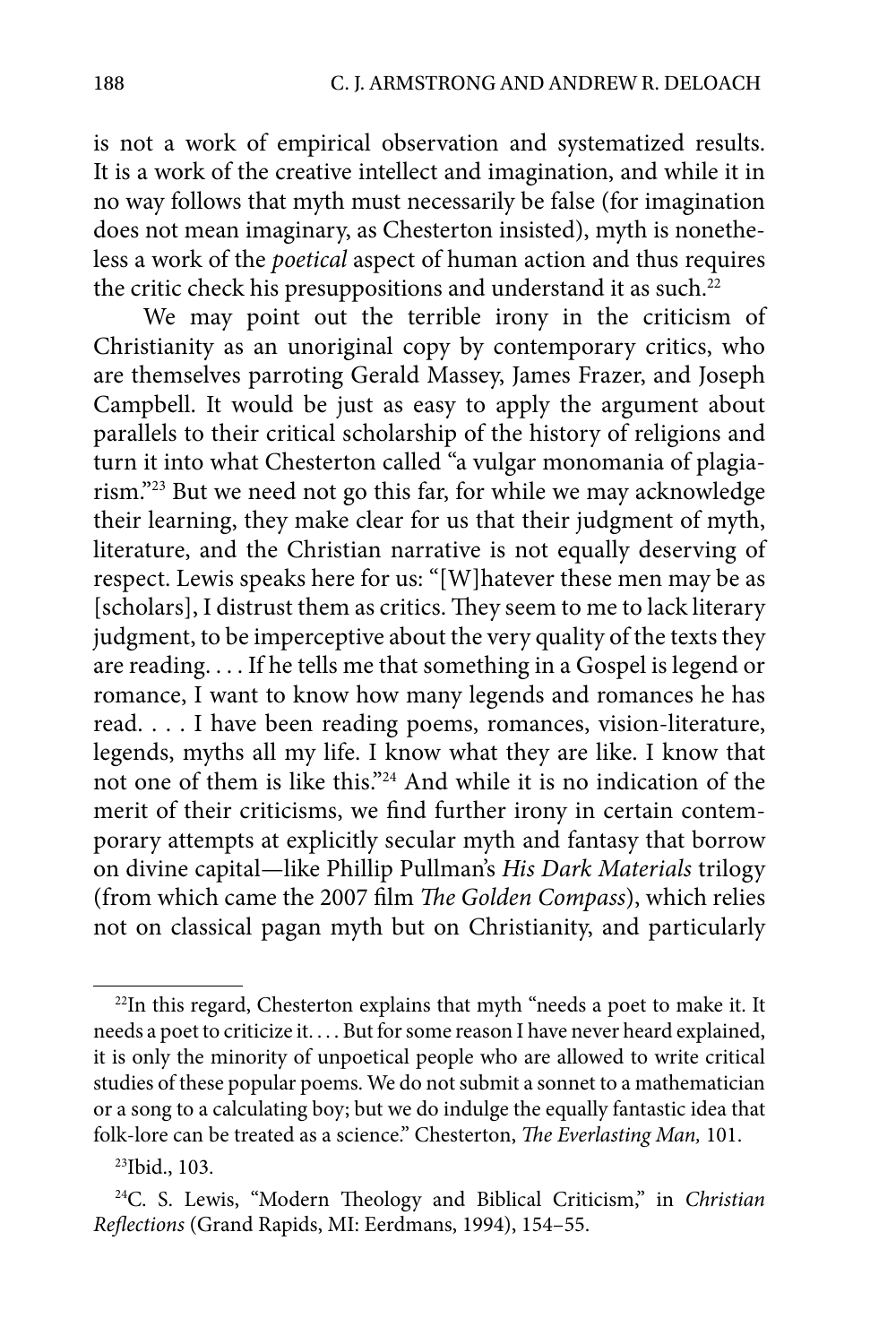Milton's *Paradise Lost*—to create an intentionally anti-Christian allegory. The result of the superficial and cynical de-mythologizing process is to strip the myths of their wonder and value. In Tolkien's poem "Mythopoeia," he warns of the danger of taking everything in life for face value (as the "rationalist" does):

You look at trees and label them just so, (for trees are "trees," and growing is "to grow"); you walk the earth and tread with solemn pace one of the many minor globes of Space: a star's a star, some matter in a ball compelled to courses mathematical amid the regimented, cold, inane, where destined atoms are each moment slain.<sup>25</sup>

This is the indifferent and insipid world offered by the materialist critics of Christianity. But true, ultimate reality is that which pulls at the deepest yearnings of the human heart, which presses us beyond mere living into *being*. This reality is the antithesis of the trivial and soulless world of the materialist skeptic who wishes to be good and happy without the sacred and eternal.

A graduate professor of classics who self-identified as a "very lapsed Catholic" once told me (C. J.) that she was no longer a Christian because she could no longer "believe in the myth." As a scholar very well entrenched in the academic study of mythology, she was no doubt aware of the possible slippage of the term "myth" when she made this statement, but I have to believe she meant more than simply "magic" or "falsehood," not least because she did not say "I don't believe in myths." This was a different response than the facile, skeptical stance that defuses dialogue regarding ancient events and their narrative tradition by suspiciously considering them either as the product of an irremediably backward world view just waiting for science to show us the light, or even worse, as impossible to get at with any degree of objective accuracy and so not worth the effort.

<sup>25</sup>J. R. R. Tolkien, *Tree and Leaf: Including the Poem Mythopoeia* (London: George Allen and Unwin Hyman, 1964), 97.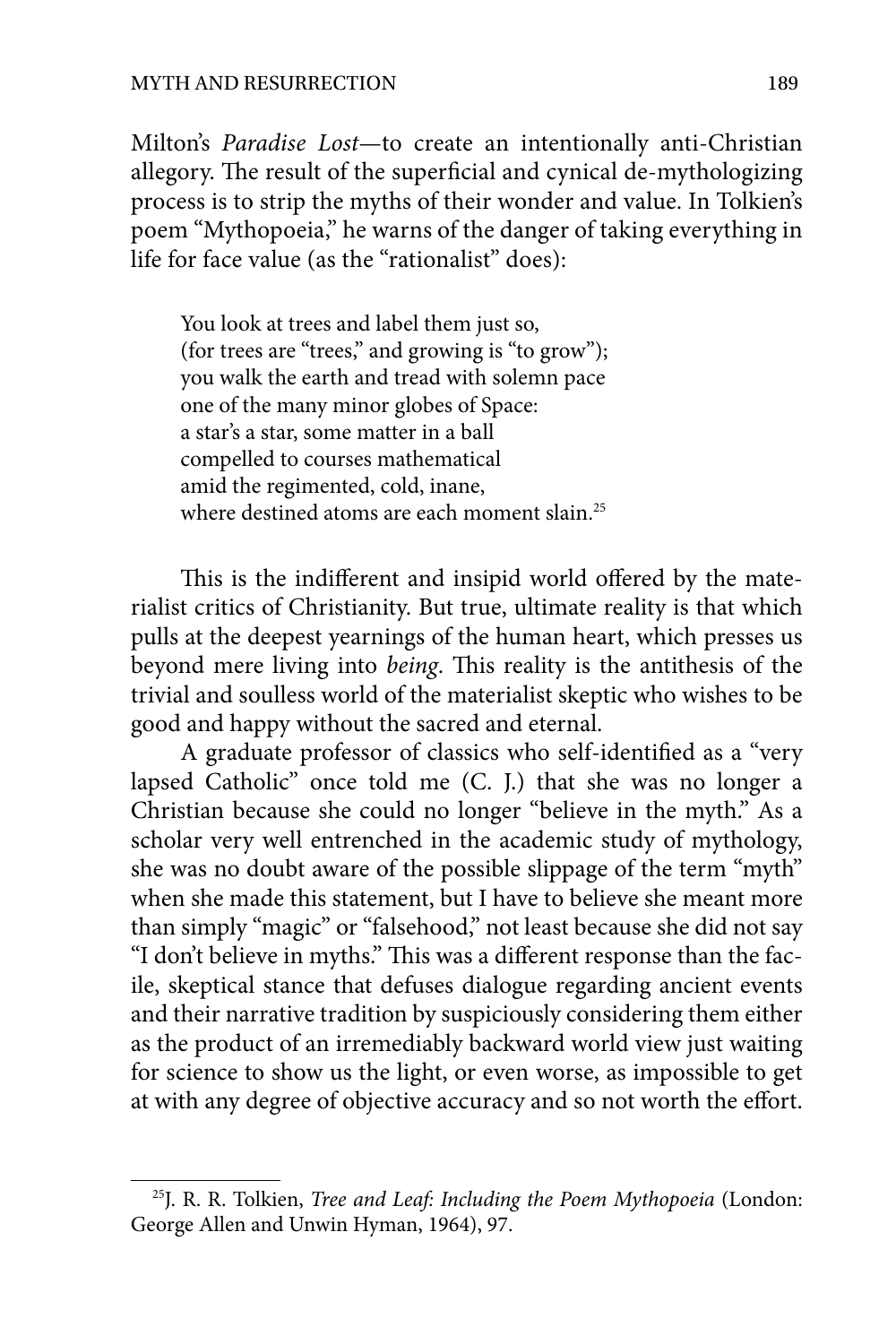In other words, skeptical dismissal of ancient event and story is arrogant at best and willingly, blissfully ignorant at worst. It is one thing "not to believe in the myth." It is another thing to ignore myths completely, or even treat them uncritically as indistinguishable.

So also with reducing the proclamation of Christ's resurrection to simply one of many equally false ancient dying-and-risinggod myths. Not only is the resurrection event recorded in the New Testament an event distinct from other historical events in the ancient world, but the way the story of it is told (and rites associated with its import) is quite distinct from the ways in which the ancient Greco-Roman myths were told. The criticism assumes *a priori* that the people among whom the Christian proclamation arose were either entirely ignorant, or immediately misunderstanding, of the events surrounding Christ's death and resurrection. Apparently the followers of Jesus could not possibly have recognized his actions, teachings, or purpose—much less the correspondence of certain of his actions to the ancient myths, for it *is* there—and yet our modern critics have managed to divine and debunk all of it. Here again we concur with Lewis: "The idea that any man or writer should be opaque to those who lived in the same culture, spoke the same language, shared the same habitual imagery and unconscious assumptions, and yet be transparent to those who have none of those advantages, is in my opinion preposterous."26

The vocabulary of mythopoeia refers to the way we rehearse, repeat, represent, and deliver the story of an event of great import for a people. Christianity claims that the people in question is universal; indeed Luke reports that the resurrection of Christ both has meaning beyond an empty grave and demands a response:

Now when they heard this they were cut to the heart, and said to Peter and the rest of the apostles, "Brothers, what shall we do?" And Peter said to them, "Repent and be baptized every one of you in the name of Jesus Christ for the forgiveness of your sins, and you will receive the gift of the Holy Spirit. For the promise is for you and for your children and for all who are far off, everyone whom the Lord our God calls to himself." And with many other words he bore witness and continued to exhort them,

<sup>&</sup>lt;sup>26</sup>C. S. Lewis, "Modern Theology and Biblical Criticism," 158.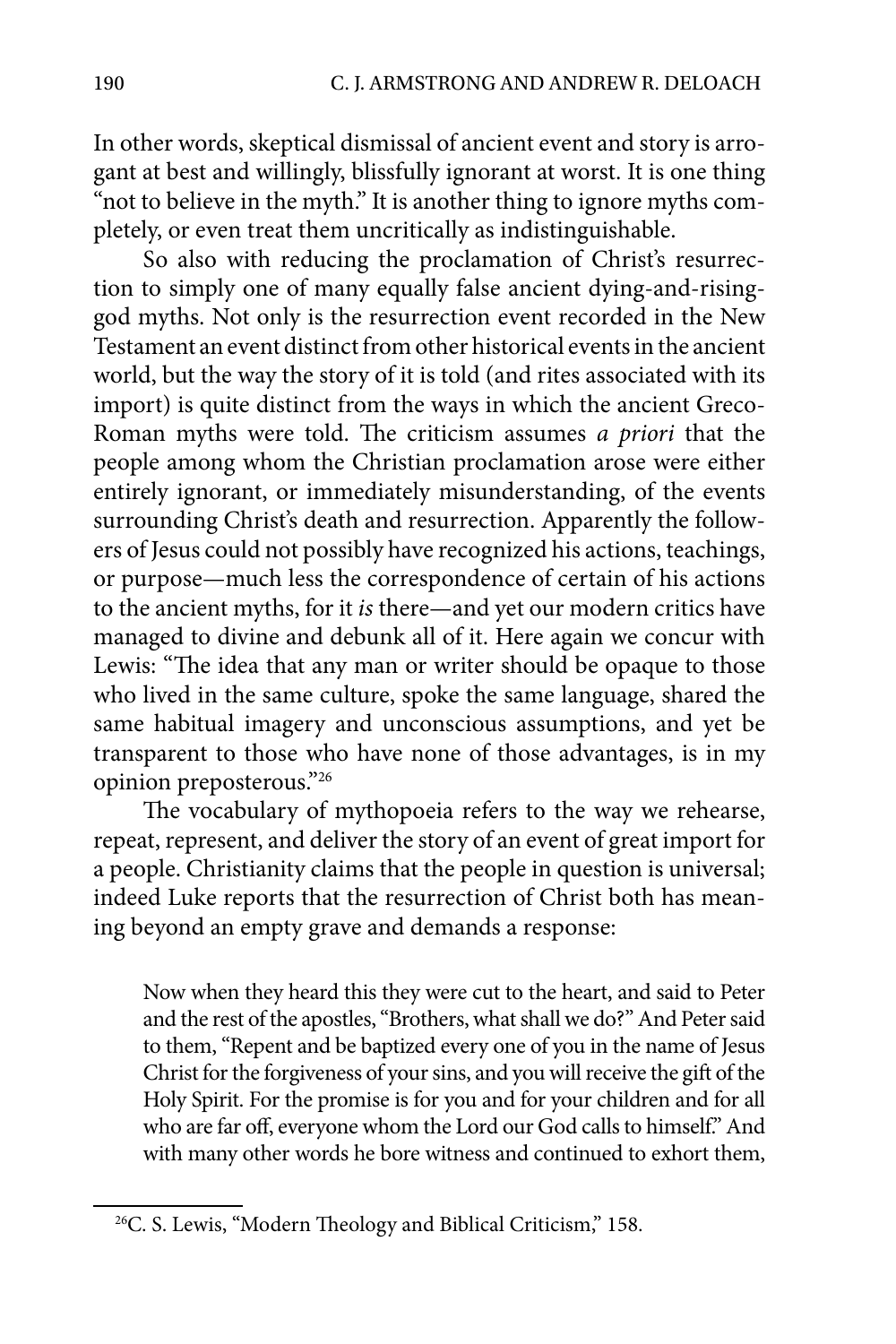saying, "Save yourselves from this crooked generation." So those who received his word were baptized. (Acts 2:37–41)

Luke's "those who received his word" implies furthermore that there were people in the crowd who did not receive his word. This does not mean there were people in the crowd at Pentecost who just didn't believe in myths, meaning souls too rational to be tricked by miracle stories, magic, or slick rhetoric. We do not see argument against the resurrection event here. Rather, we see only some who receive it—that is, believe it to their salvation (accepting not only the fact of Peter's current events review but also the consequences he lays out in the proclamation of Joel's prophecy fulfilled)—and others who do not. Rejection of the story may involve simply demurral regarding its meaning or its intended beneficiaries. But this bit of documentary evidence does not leave us with a sense that there is disbelief in the fact of the event itself. For Lewis, and for us today, the word is received thus: "Here is the very thing you like in poetry and the romances, only this time it's true."<sup>27</sup>

#### **Christianity and the Romans**

One further distinction to consider between the pluralism of the first century AD and our own is the notion of religions in competition. Roman religious practice was not so much a matter of choice among alternatives as it was a religious life of many dimensions. There was little for the religious participant to be anxious about in moving from celebration of state cult to family worship to mystery-club devotion to philosophical rumination, as the tolerant cultural context of polytheism was the general rule for the religions in question rather than claims of exclusivity or prohibitions against idolatry. It is helpful therefore to consider the particularly Roman lens through which Christianity was perceived with a brief survey of the religious backdrop of the Roman world.

<sup>&</sup>lt;sup>27</sup>Walter Hooper, ed., *The Collected Letters of C. S. Lewis, Volume II* (San Francisco, CA: HarperSanFrancisco, 2004), 5.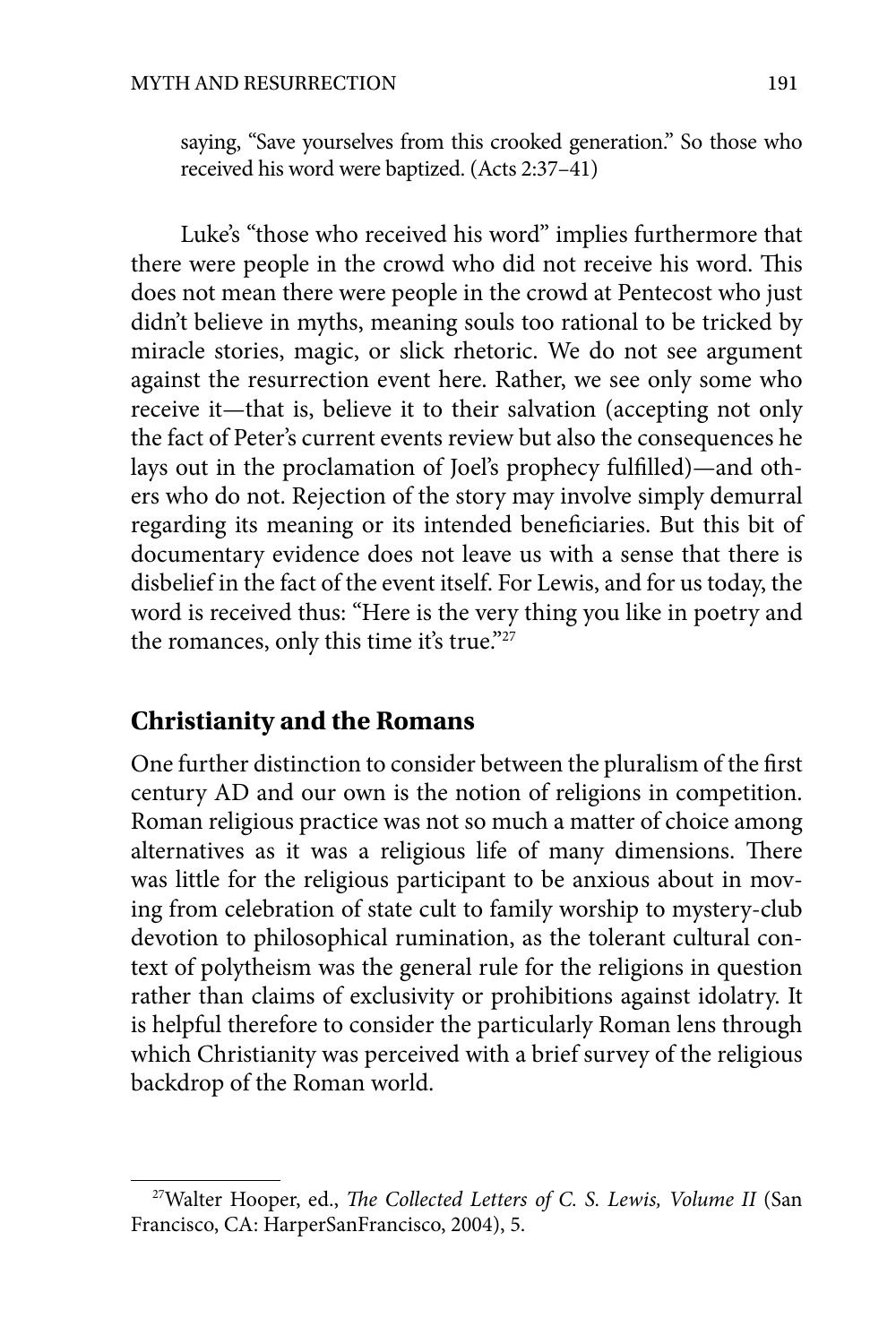The broad strokes of belief in the existence of the divine and the need to pray to and propitiate gods through offering and ritual sacrifice were as common to religion in Rome as they were throughout the Hellenistic world and the ancient Near East, a point basically held in common with Judaism and Christianity. Roman civic religion boasted several colleges of priests devoted to their many gods, and the office of these priests was to ensure the public good. Hence the priesthoods, managed at the top of the Roman state's hierarchy by one chief priest (*pontifex maximus*), were public in nature (priestly offices were in fact public magistracies). Peoples' prayers to gods were supplemented with a tangible offering (a *votum*) dedicated to a deity's temple. More substantial offerings included animal sacrifice—the larger and more public the need, the larger, more public, and more official the offering—to the gods whose cultivation reinforced their patronage of the state. A Roman's participation in ceremonies of the state's major patron gods also reinforced the community's allegiance to the state, as much as the later sacrifice of a bit of incense and prayer to the genius of the emperor would confirm an individual's identity as a citizen loyal to the empire.

Roman civic religion took as given that people, and indeed the entire state, were under obligation to the gods. This relationship of obligation, reflected in the worship practice of sacrifice, reveals a *do ut des* way of cultivating their religion: I give (to you gods) in order that you (gods) may give to me (i.e., as individual or community). The important role of the human agent or agents doing the giving on the front end of that contract is reflected in the need to perform sacrifices perfectly, according to procedure known by the various priesthoods to honor their particular gods at their particular shrines and temples. Imperfect sacrifices needed to be repeated with new victims until ceremonies were completed without flaw; to do otherwise was to risk the disastrous outcomes of such ill-omened, deficient ceremony.

Jewish cult of course also included priesthood and sacrifice of victims, localized at the Jerusalem temple until its destruction by the Romans in 70 AD. But the Roman perception of Christianity vis-à-vis Judaism is not colored so much by Jewish sacrificial practice as by the other Jewish distinctives Rome found hard to swallow. As a Jewish sect, Christianity shared in common its insistence on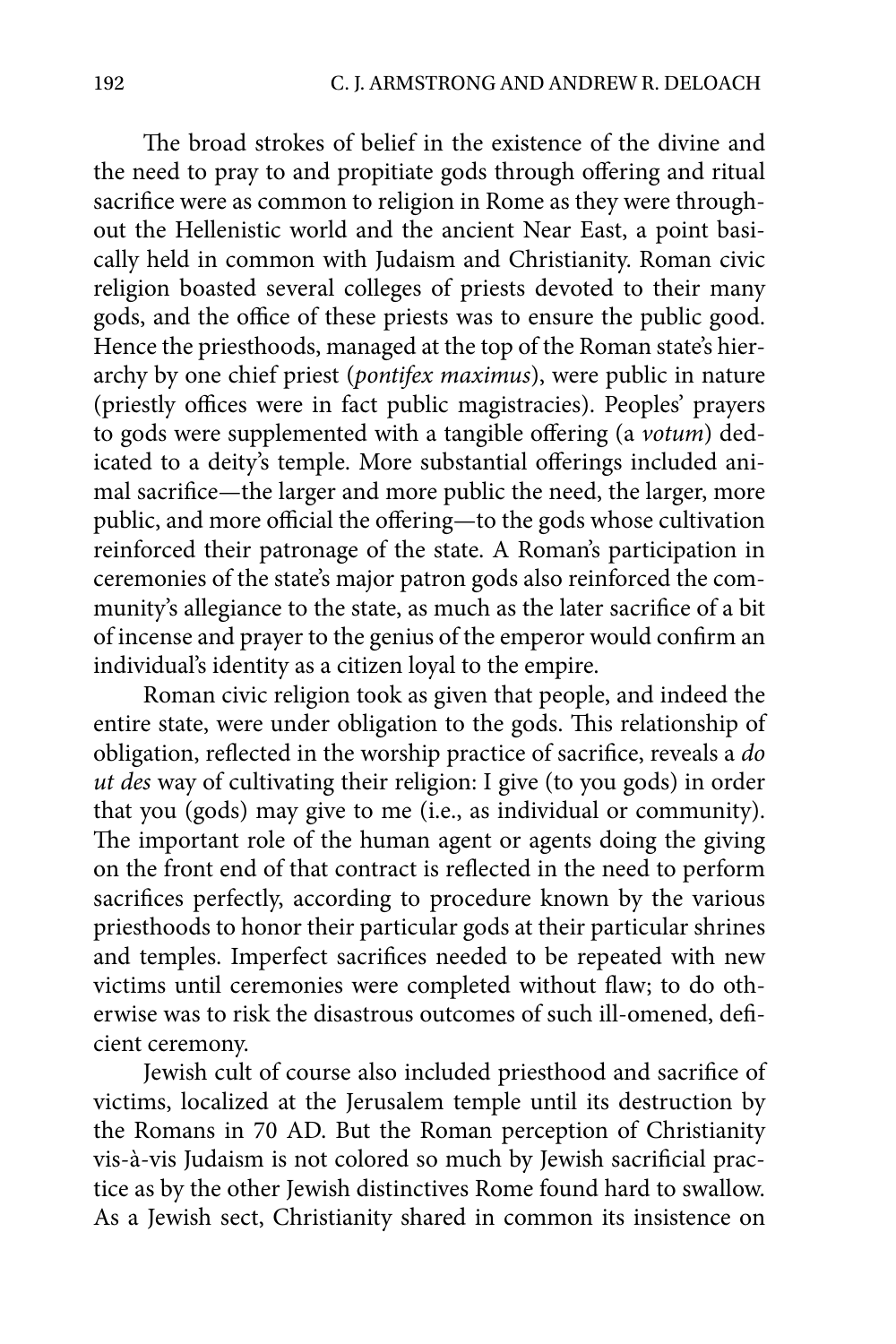monotheism. Limiting worshipers to cultivation of one deity exclusively amid so many options—and under threat of punishment for idolatry—not to mention Sabbath worship centered locally in the synagogue, ritual purity including dietary regulation, and devotion to the Torah were, frankly, odd to the Romans. Odd as these elements were to rank polytheists, the very nature of polytheism demands broad toleration, and Romans were in fact generally quite tolerant of exclusive religious groups such as Judaism and Christianity. Up to a point, that is. Conformity to municipal peace was the *sine qua non* of the *pax Romana*, conformity established and enforced by its peacemakers, the Roman military presence in every municipality, ready to put down riots violently, up to and including systematic persecution of troublemakers. Perceived oddity probably did not help mitigate the stigma attached to these groups, attracting the focus of a Nero who scapegoated the Jews and Christians in 64 AD as the arsonists in Rome's conflagration.<sup>28</sup> But the Jewish state was later obliterated by Roman armies not because of its insistence on monotheism but because of the Jewish revolts of the first and second centuries AD. So also, Christians were not systematically persecuted under Nero, Decius, or Diocletian because of their proclamation of and insistence on Christ's bodily resurrection from the dead but because of their perceived nonallegiance to the well-ordered state<sup>29</sup> and as a response to riots.30

Early martyrs of Christianity were, not surprisingly, remembered by fellow Christians as local heroes, having died a death worthy of emulation. Indeed, becoming (or remembering) a Christian martyr was at the same time a remembrance of Christ's sacrificial death. Early Christian writing casts death in a light quite different than that promoted by their pagan contemporaries, however, who saw death as an evil to be avoided or mitigated by a hopeful afterlife.<sup>31</sup> "What

<sup>28</sup>Tacitus, *Annales* 15.44.

<sup>29</sup>Pliny, *Epistulae* 10.96–97.

<sup>30</sup>Suetonius, *Claudius* 25; cf. Acts 18:1–18.

<sup>&</sup>lt;sup>31</sup>The general attitude toward death and pessimism regarding the afterlife, which Rome inherited from archaic and classical Greece, is summarized and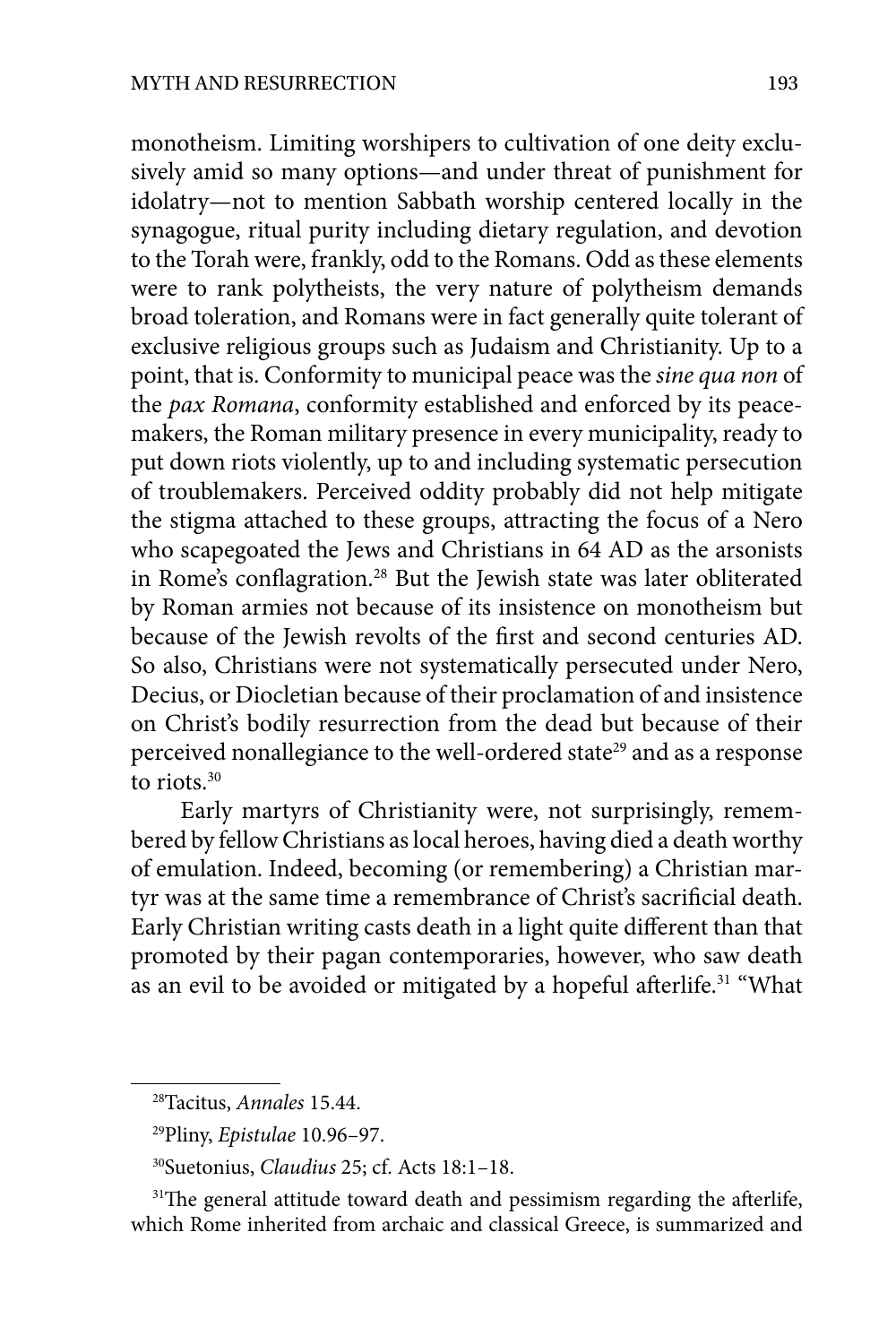was different" in ordinary Christian funeral practice from that of their non-Christian neighbors,

was the centrality of the resurrection of Christ as the witness, the exemplar, of personal and physical resurrection for each Christian. Resurrection was . . . *part* of the Jewish inheritance, but it was enunciated now as *the* central indisputable proposition of the new faith. It was enunciated so strongly that (much to the amazement of the Roman authorities) large numbers of Christians came forward to claim their resurrectional rights, as it were, by offering to die, and to do so in the most public and painful of ways.<sup>32</sup>

Correspondence to pagan remembrance of a hero's death ends here, then, at remembrance. Certainly in Greece and during the Roman period, minor deities as well as patron demigod heroes were cultivated in worship that focused on the memory of eponymous founders of cities and family lines, or those who had shown great service to a locale through good work, service in war, or martyrdom. These localized cults are traceable as antecedents of the later cult to the dead and deified emperors of Rome. The Greeks could point to big names (Heracles, for example) as enjoying some kind of blessed afterlife on Olympus or the Isles of the Blessed, and the Romans considered emperors whose honors surpassed other living mortals to have been catasterized (turned into stars or constellations and therefore having an afterlife existence in the heavens). On a smaller scale, local heroes received ritual attention at their graves, more in the Greek world than in the later Roman one. The later popularity of mystery cult in Rome may be related to this more ancient Greek phenomenon.

In our normal usage, we employ the word "mystery" generally to refer to riddles or secrets that are obscure, difficult to understand, or hidden from view, hence the genre of modern "mystery" fiction

convincingly established by N. T. Wright, *The Resurrection of the Son of God* (Minneapolis, MN: Fortress Press, 2003), 32–45.

<sup>32</sup>Jon Davies, *Death, Burial, and Rebirth in the Religions of Antiquity* (London: Routledge, 1999), 199–200.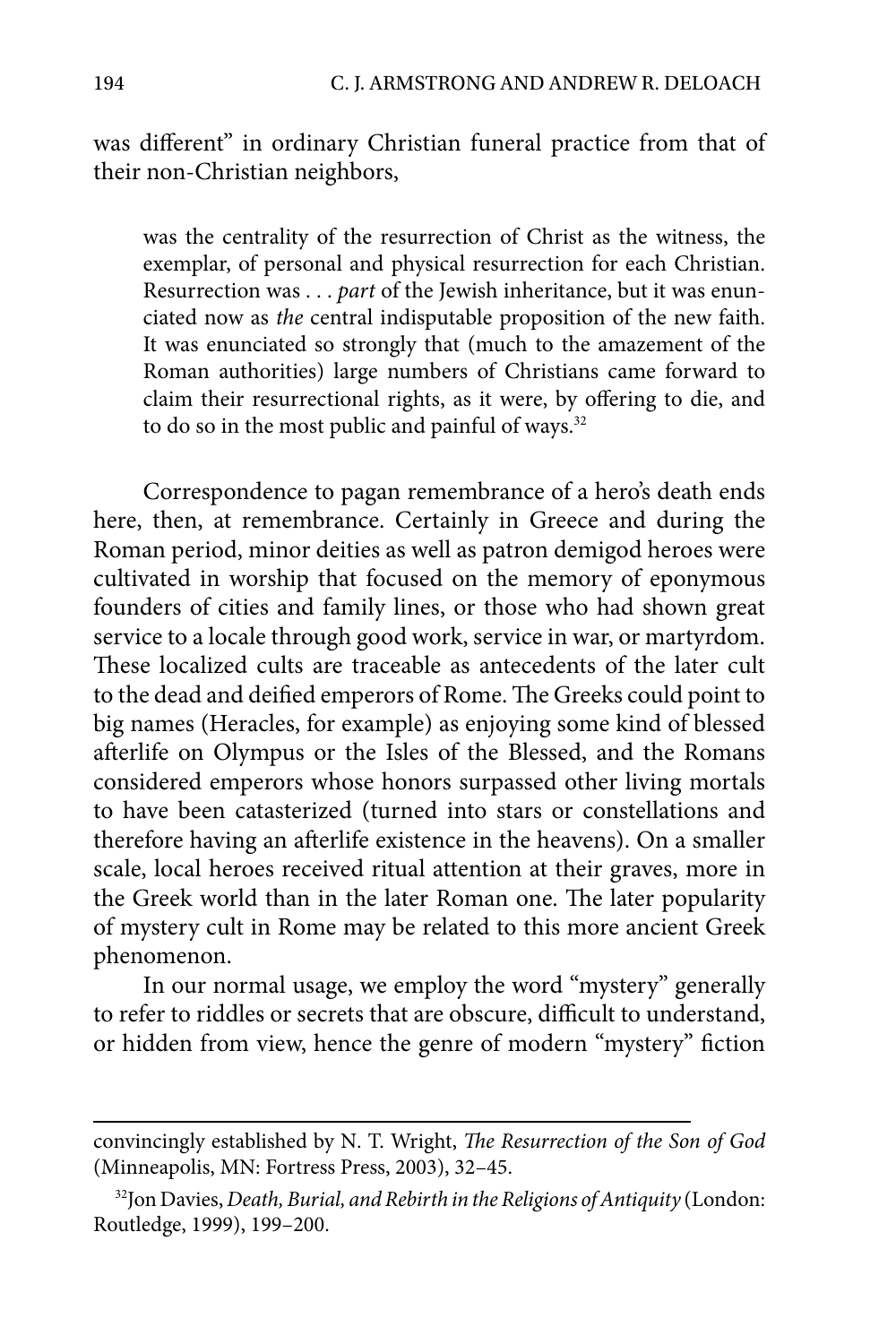that includes detective stories like Doyle's Sherlock Holmes books or thrillers by Agatha Christie. And indeed when we talk about the so-called "mystery religions" of the ancient world, we are on ground that, well trod as it is, nevertheless is yet riddled with much that is unknown—we can only hope that further generations of scholars will shed more light on a field that at present is rather more dark than other aspects of ancient society. When we use the term "mystery" to categorize these religions, however, scholars are not referring to their own ignorance or the obscurity of the subject, but rather to what the ancients considered a club, the inner workings of which were exclusively the experience of the initiated (the Greek verb *myein* means to shut or close; a *myst*ē*s* was an initiate, plural *mystai*; hence the activities of the club come to be known as *mysteria*).

Mystery religions were popular among many (though not all) ancients, as they offered worshiper-club-members a more intimate association with a society of fellow thinkers than what was provided in the ritual ceremonies of state. Not all were of Eastern origin, like the devotion to Mithras (probably Persian in origin) or Isis (Egyptian); the Greek cult of Demeter at Eleusis originating in at least the seventh century BC, though possibly older, still existed through the duration of the Roman Empire as well. The diversity of origin and variety of practice among these religions to a great extent defies identifying them together beyond the common attributes of initiation for membership (and therefore secrecy regarding their inner workings) and their position as voluntary practices vis-à-vis other facets of religious life in ancient Rome. Nevertheless, studies of the nineteenth and twentieth centuries conjectured that Christianity was viewed by the Romans (sometimes with suspicion) as a mystery cult because of elements it shared in common with other known cults, including the rite of initiation (holy baptism) and what came to be known in Christian parlance as the *mysteria* (sacraments, particularly the Lord's Supper).<sup>33</sup> While we are on surer ground in chalking up Roman suspicion of Christianity to Christian demurral of allegiance to the

<sup>33</sup>Selected bibliography is included in Walter Burkert, *Ancient Mystery Cults* (Cambridge, MA: Harvard University Press, 1987), 134–35 (nn. 13–14); he is right to caution that "the constant use of Christianity as a reference system when dealing with the so-called mystery religions leads to distortions as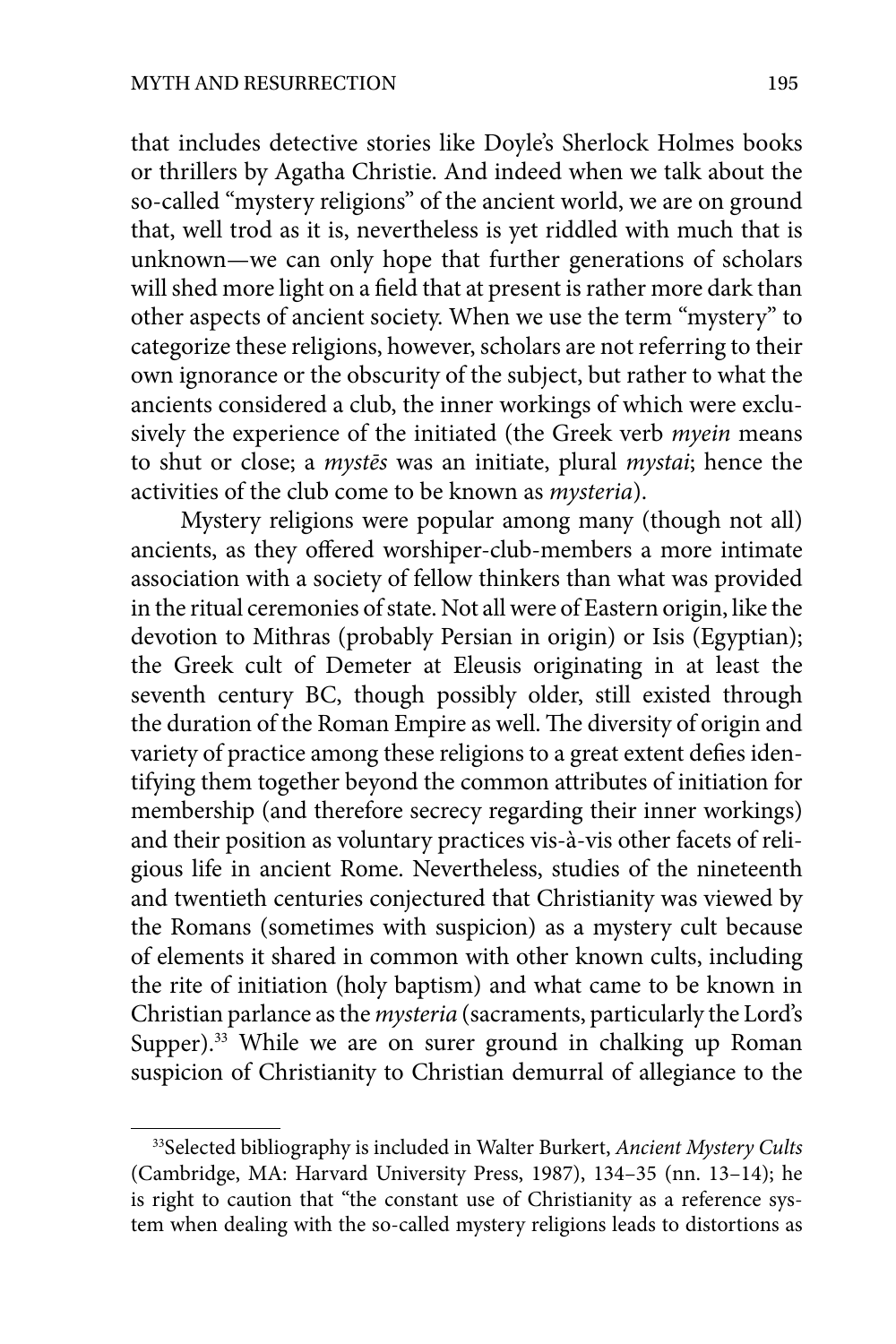emperor due to the prohibition against idolatry, linking Christianity with mystery religions still entices scholars and skeptics alike with the possibility of discovering correspondence with them beyond initiation and secrecy. The death and underworld journey of the god Osiris can be thought, for example, to compare with the death of Christ. The focus on the agricultural cycle of Persephone / Kore in the Eleusinian cult could similarly compare with resonances of death and life in the myths of other mysteries, as well as the death and life motif in the Christian story.

In addition to the possible mythic correspondence between Christianity and the mystery religions (i.e., comparing the stories upon which the cults derive their reason to be), one major social factor also invites comparison—namely, the ordinariness of the worshipers involved. Initiates of these religions cultivated worship in expectation of personal blessings from their patron deity, including individual deliverance from anticipated dangers and sorrows of the afterlife, a reflection of (in the case of devotion to Isis and Osiris, for example) earlier practice that was more limited to the ruling class. In ancient Egypt, for example, only pharaohs and their ilk could expect pyramids and grave goods replete with spell-scrolls to help them map out their underworld experience and succeed in their death journey. But the development of mystery cults promised delivery of these blessings to the average citizen, soldier, or even slave. Christianity also arguably succeeded on the score of its egalitarian and universal proclamation, reflected in such texts as Paul's conclusion regarding the good of initiation into the body of Christ:

But now that faith has come, we are no longer under a guardian, for in Christ Jesus you are all sons of God, through faith. For as many of you as were baptized into Christ have put on Christ. There is neither Jew nor Greek, there is neither slave nor free, there is no male and female, for you are all one in Christ Jesus. And if you are Christ's, then you are Abraham's offspring, heirs according to promise. (Galatians 3:25–29)

well as partial clarification, obscuring the often radical differences between the two"  $(3)$ .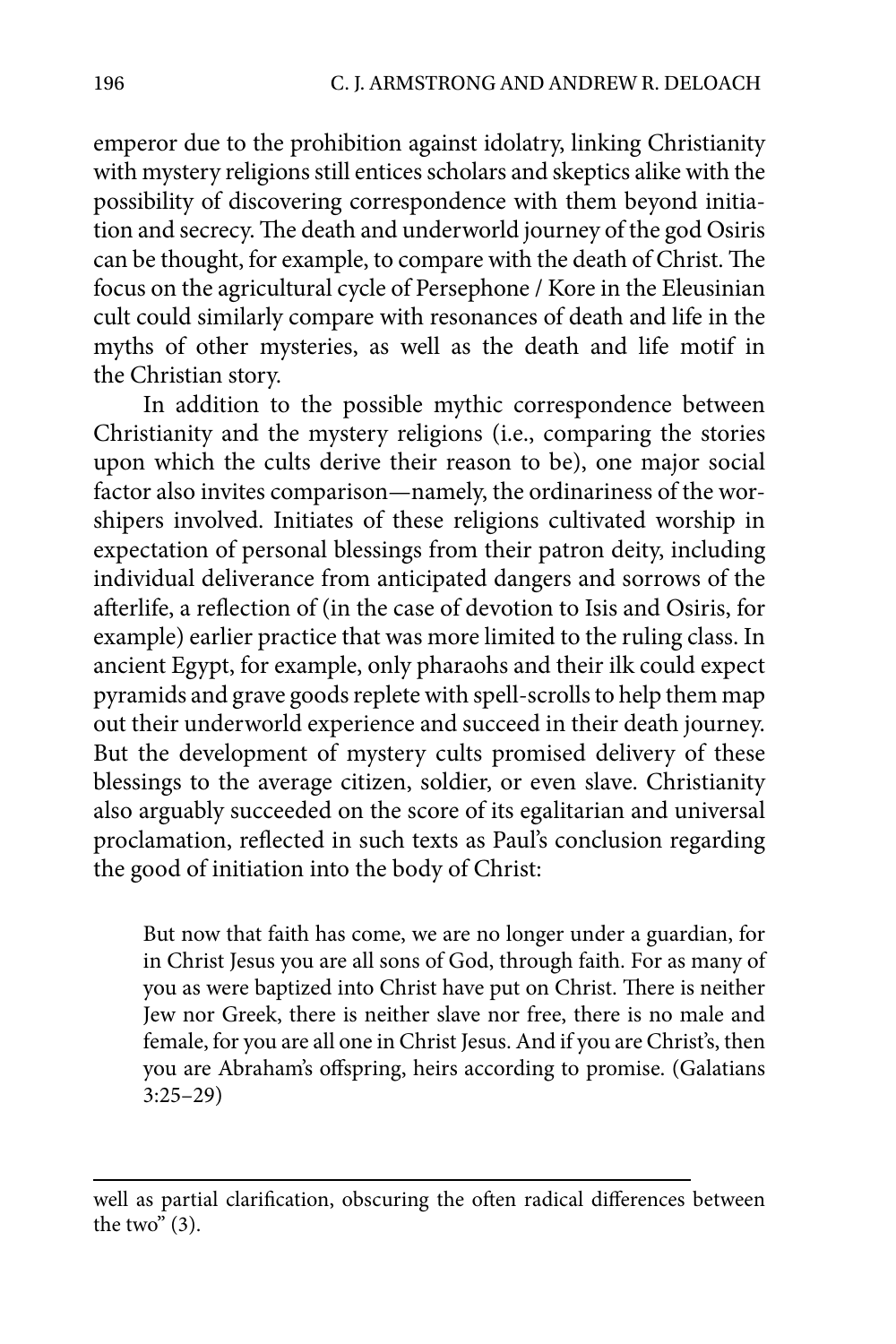The social parallel might suggest further correspondence, and indeed we make no claim that the average practitioners of these religions met the distinctions between cults with anything like critical observation of their competing philosophical or theological claims. These distinctions nevertheless existed, forming the basis of early Christian apologetic (cf. Acts 17:18%; 1 Peter 3:13–17; 2 Peter 1:16–21). The need to be aware of these distinctions is no less demanding today, as many frankly find it easier to fudge the details of ancient belief into one amalgam and assume Christianity's debt to the substance of early cultic belief. So what did they believe? We limit ourselves to a brief survey of the cults we hear brought up from time to time as "parallels to" or "corresponding with" Christianity, through what little evidence they offer us, in order to get some sense of their content and present some distinguishing characteristics. Our survey does not pretend to be exhaustive; suggestions for further reading follow at the end of our study.

#### *Isis and Osiris*

Writing in the early second century AD, Plutarch's *Moralia* includes a philosophical essay known as *Isis and Osiris*. The latter part of that century attests to the popularity of the Hellenized Egyptian cult within Rome in the entertaining novel *Metamorphoses* (also known as the *Golden Ass*) by Apuleius. Together, these ancient *testimonia* present a picture of cultic practice and an edited history of the story at the center of the religion.

Central to the story of Isis is the dismemberment of the god Osiris by his brother Set (whom Plutarch calls Typhon), his scattered burial, and the reintegration of his dismembered parts into one body by Isis.<sup>34</sup> Plutarch's allegorical observations relate the dismembering and reintegration of Osiris and the eventual revenge of his son Horus over the evil Typhon to metaphysical processes of reason creating order out of disorder.<sup>35</sup> We are most interested in the substance of the myth that deals with death and afterlife, for which the

<sup>34</sup>Plutarch, "*Isis and Osiris,*" in *Moralia*, Loeb Classical Library vol. 5 (Cambridge, MA: Harvard University Press, 1936), 18, 54.

<sup>35</sup>Ibid. *passim*, cf. 54–55.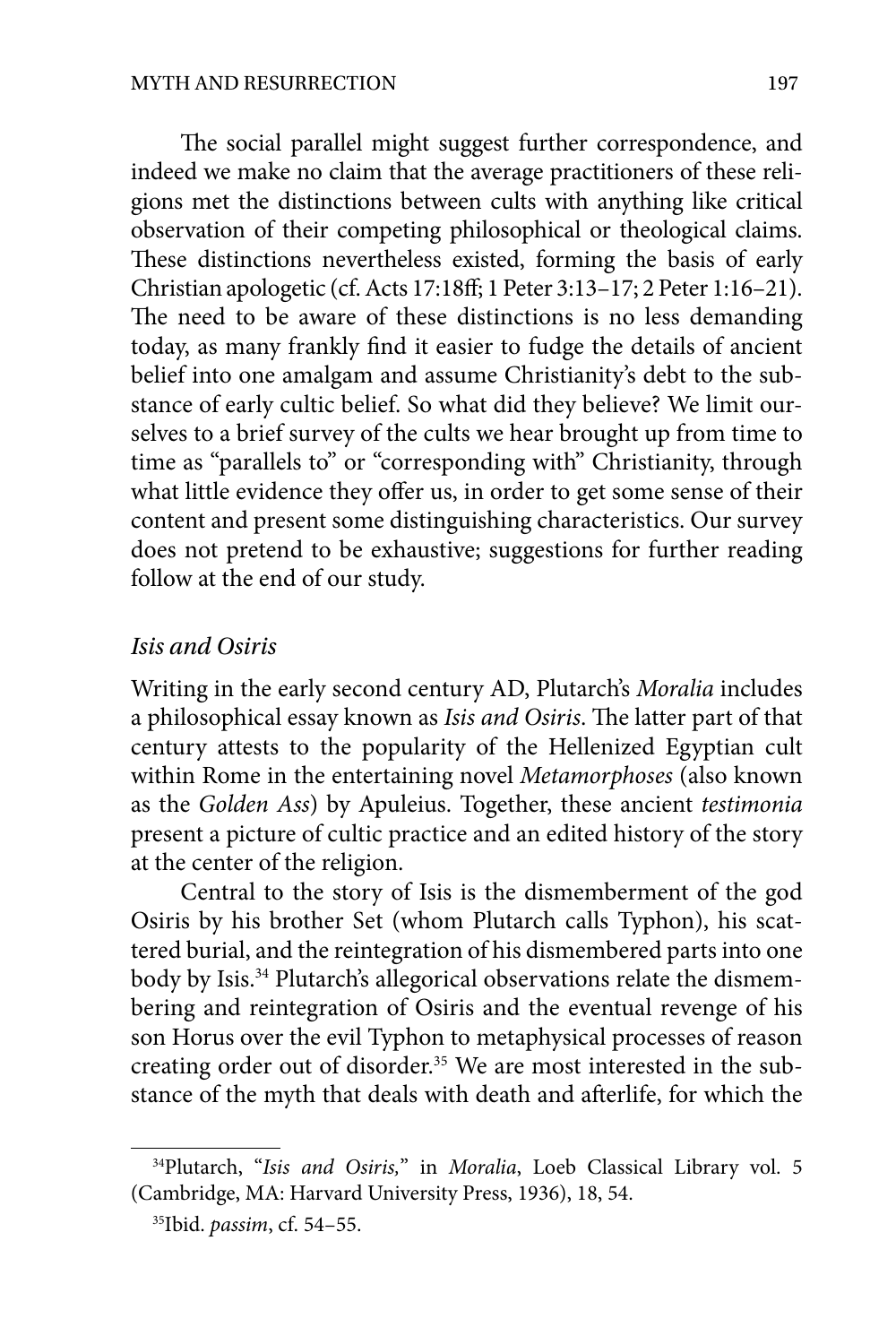story of Isis and Osiris offers a unique picture in the ancient world.<sup>36</sup> Osiris, reintegrated and revived by Isis, becomes (according to the Egyptians, the lord of the underworld) the deity with whom the dead hoped to identify in order to experience some kind of living experience while dead (instead of oblivion—that is, a second death), a translation from one form of living (mortal, with others on this side of death) to another (the "new day," as reflected in the spell scrolls known as the Egyptian "books of the dead"). The uniquely Egyptian practice of mummification reflects belief in the Egyptian afterlife experience (which is also unique to the ancient world), but it was not one in which Egyptians expected their dead to come back to a bodily life in this mortal world. The upshot of the myth's pertinence to the anxiety of life and death is not that it offers a believer a way to beat death or come back to life; rather it presents a model for how to live once one has died. Employing the term "resurrection" to this myth in the context of the Hellenistic Roman world is seriously problematic, therefore, as it confuses a uniquely Egyptian concept of the afterlife with bodily resurrection, about which Paul and the New Testament authors wrote many decades *before* Plutarch's writings.

#### *Mithras*

As often as we hear that Christian talk about resurrection has its source in the dying and rising gods of Egypt, we hear the claim that Mithraism was a major contender for the dominant Western religion of late antiquity.<sup>37</sup> Apologetic engagement with this claim is relatively simple, as the burden of proof falls on the one making the claim, which at best is based on interpreting the limited (mostly iconographic) extant evidence. A myth must have existed consistent with what is represented carved in stone in *mithraea*, the caves or other spaces adapted for communal eating and celebration of Mithras's mysteries. More than four hundred ancient sites witness

<sup>&</sup>lt;sup>36</sup>Here we simply suggest that the myth is central to the mysteries, whether or not a worshiper is consciously aware of the death-life motif.

<sup>&</sup>lt;sup>37</sup>Burkert dismisses the claim: "Most scholars today agree there never was a chance for that, since Mithraism was not even a religion in the full sense of the word" (*Ancient Mystery Cults,* 3).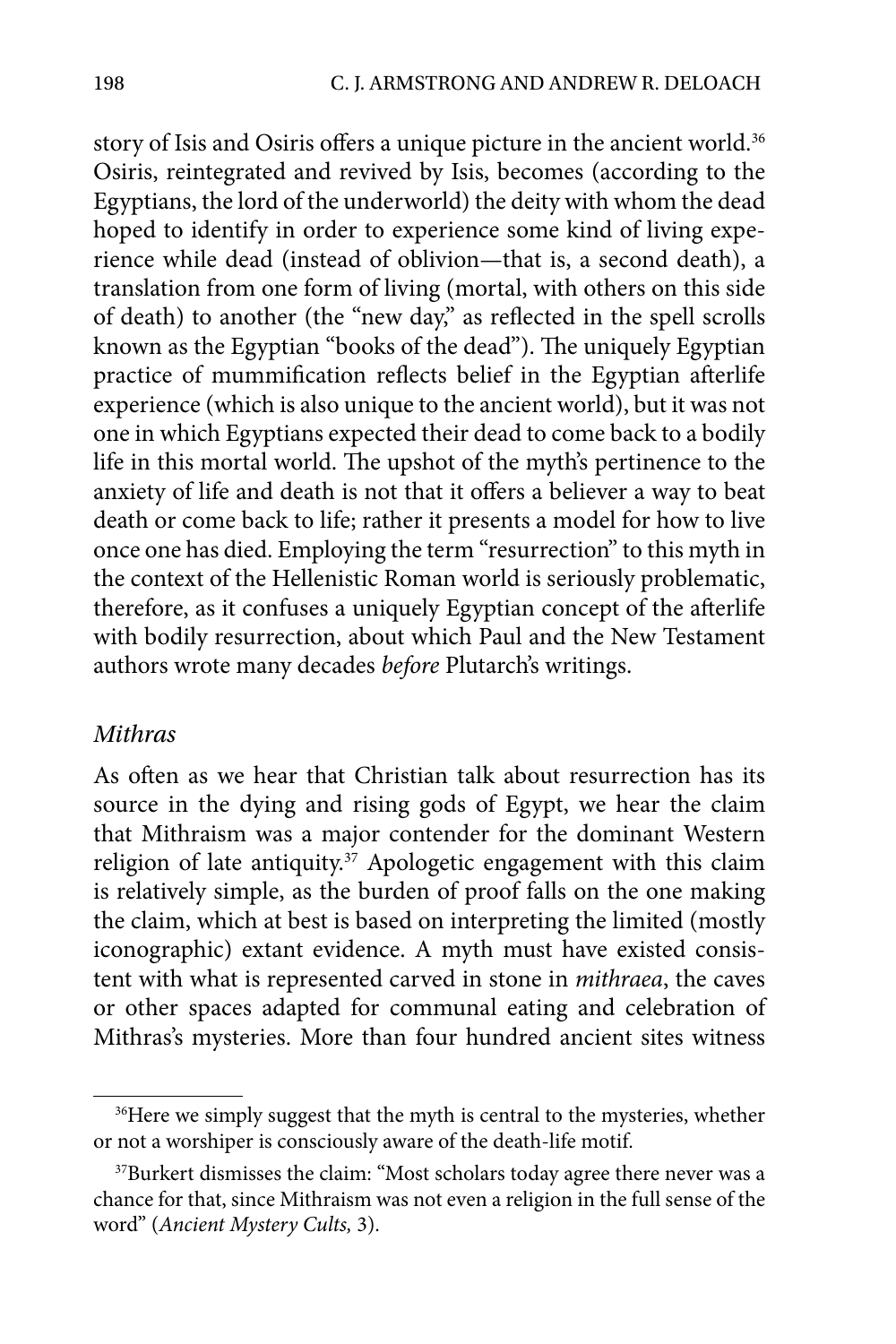Mithras devotion. The central image of Mithras iconography represents the hero slaying a bull; others depict him wearing a Phrygian cap, birthed from a rock, seeking and subduing the bull, and feasting on the bull.

But the picture of Mithraism at present is a puzzle missing too many pieces to call it clear. The process of making connections between uncertain Mithraisian origins and assumed practices and what can be surmised from Mithras iconography results at best in tenuous, provisional conclusions regarding the myth.<sup>38</sup>

In the absence of anything like a literary narrative or synopsis of Mithraic theology, it is nearly impossible to say anything with certainty about the mythical origins or purpose of the cult. Furthermore, we may point out that if the narrative were to include robust references to dying and rising or even a central point about the agricultural cycle, even then we would be hard-pressed to observe clear correspondence to the iconography to which we are limited at present, so connections with Christianity are at best abject conjecture and at worst completely misplaced.

#### *!e Su"ering Gods: Persephone, Orpheus, Dionysus*

Students of Greco-Roman mythology generally stand more confidently on the well-known stories of the gods known from the classical West than on those from Egypt or Persia. Persephone, Orpheus, and Dionysus all make their appearances in plays, hymns, epics, and other songs extant from the Greek and Roman world. We are therefore in a position to say more about the myths from which their cults derived, even where little is known about the actual mystery religions themselves.

The most thorough treatment of the Persephone myth is the archaic Greek *Homeric Hymn to Demeter*; a Latin-speaking Roman audience could also enjoy Ovid's treatment of the myth in Book Five of his *Metamorphoses*. The hymn recounts how Persephone, daughter of Zeus and Demeter, was abducted by Hades and taken to the

<sup>&</sup>lt;sup>38</sup>Marvin W. Meyer, ed. *The Ancient Mysteries: A Sourcebook of Sacred Texts*. (Philadelphia: University of Pennsylvania Press, 1999. [By arrangement; originally NY: HarperCollins, 1987]), 201.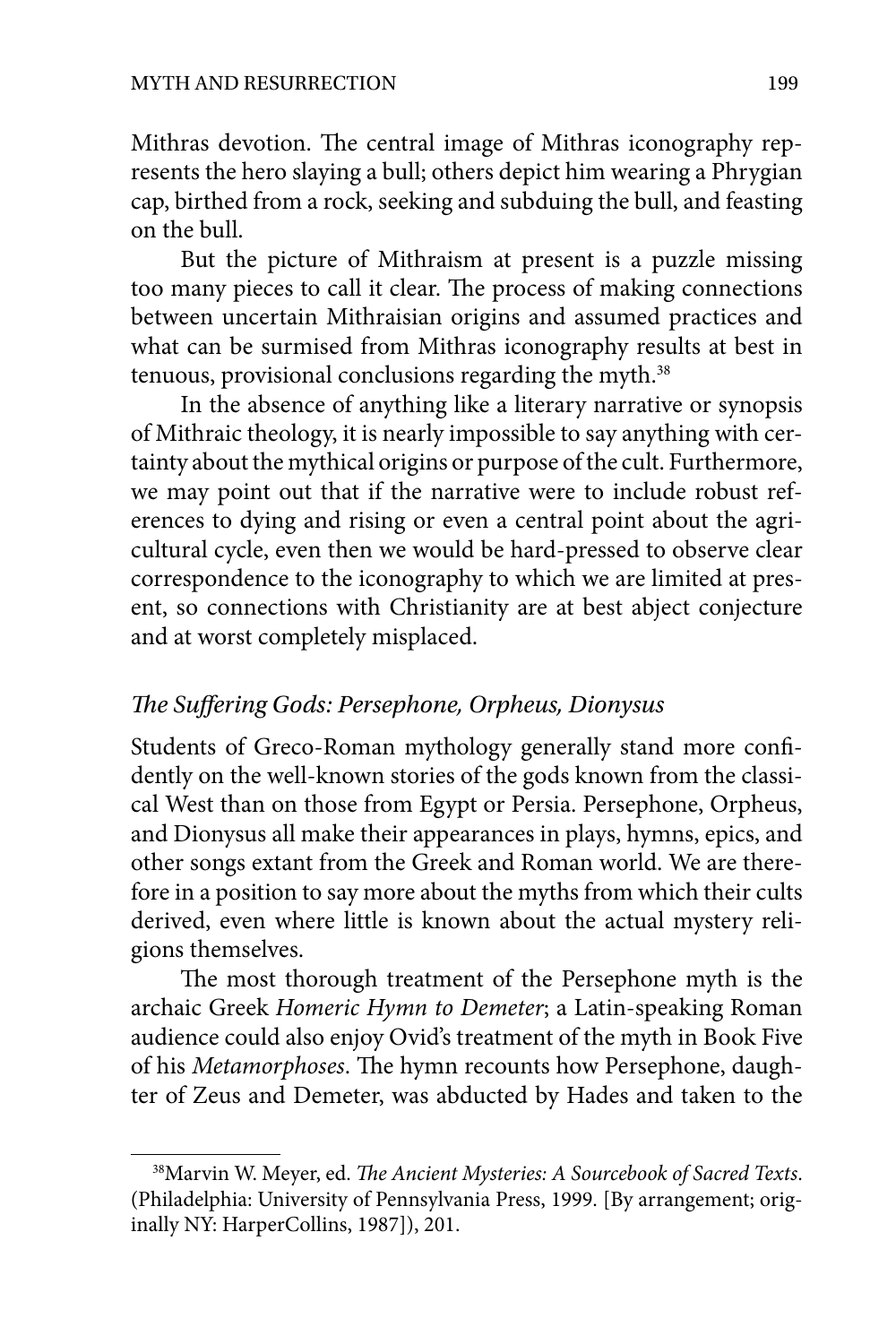underworld. Demeter, goddess of agriculture and fertility, frantically searches for her daughter, during which time the world suffers famine. When Persephone's whereabouts are finally discovered, Zeus brokers a deal: Persephone will spend a portion of the year above with her mother and the other portion below as the consort of Hades. Among other interpretations, the myth is read as an obvious *aetion* for the cycle of the seasons and agriculture, seedtime, and harvest.

Orpheus, a demigod hero associated especially with song, is especially famous as the bereft lover of Eurydice, the nymph who died on their wedding day, as Ovid recounts in Book Ten of his *Metamorphoses*. Orpheus descends to the underworld, where his magical song convinces the lords of the dead to allow Eurydice to return to the land of the living on the condition that Orpheus not look at Eurydice until they have reached the farther shore separating the world of the dead from his own. This condition Orpheus fails to observe, and he is twice bereft. His lamentation leads him to eschew all association with women, driving mad the Thracian maenads who tear him limb from limb (Dionysiac *sparagmos*), though his head still sings. Besides this primary story of Orpheus's mythology, ancient Orphic sources also include theogonic and philosophical hymns attributed to him, which form the basis of the mystery rites of the Orphic cult of Dionysus.

Dionysus was celebrated in the Greek world as the god of seeing things that were not actually there and was therefore associated with ecstatic experience, drama, and wine. Greek drama is replete with narrative about Dionysus's birth and powers. Conceived of the union between Zeus and the Theban Semele, who was killed after demanding Zeus's theophany, Dionysus's embryo was saved by Zeus, who gave birth to the new god from his own thigh and entrusted his upbringing to nymphs. Dionysus is consistently portrayed as young and accompanied by a retinue of ecstatic worshipers who enjoy his wine and the wilder aspects of nature (as opposed to civilization). The Orphic hymns honor the circumstances of Dionysus's birth and rebirth, the central event relevant to the mysteries of Dionysus.

The myths at the center of these dying gods' stories no doubt influenced both the beliefs and the religious practices of their cult members. But the myths of a god's demise and afterlife do not directly correspond to a worshiper's individual hopes for a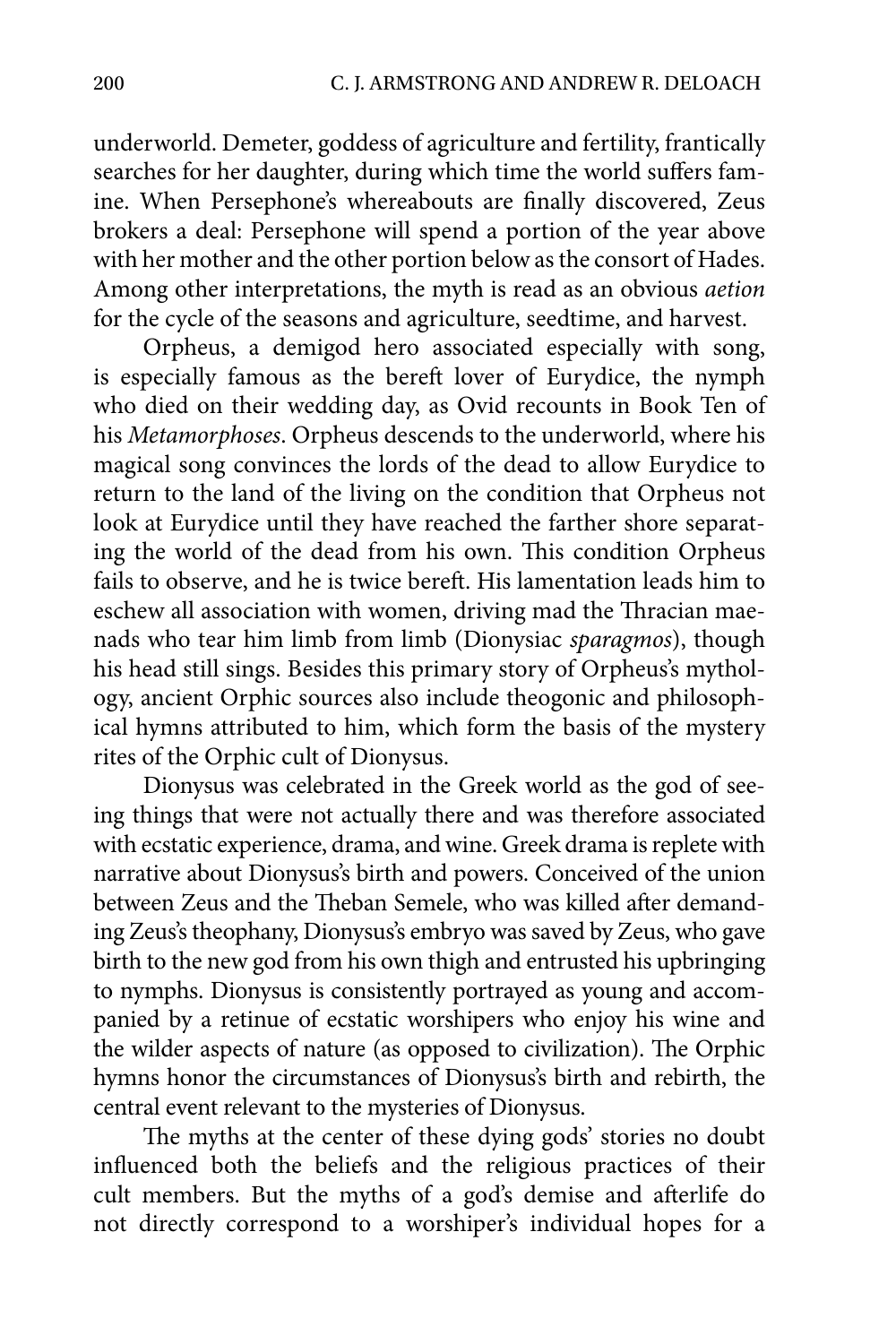blessed afterlife, much less offer hope in a resurrection comparable to that proclaimed by Christians at their funeral rites or in the New Testament documents. Egyptian afterlife was the life lived while dead; the most explicit texts in this regard from the Greco-Roman cults are the Orphic hymns, which point rather to the ecstatic experience sought by worshipers in the here and now of Dionysiac cultic rite rather than a hope of experiencing a second birth like Dionysus had. The bleak afterlife of Hades established by ancient authority still resounds in the Orphic hymns as worshipers sing to Hermes *psychopompus*, who will lead their shades to the realm of the dead, as well as bring their ecstatic rites in honor of Dionysus to a proper close. The Roman philosophical conceit of passing through death to something not to be feared, or to nothing at all, or to a more rarefied form of soul existence that leaves the burdensome body behind, owes more to Plato's demurral of mythology and teaching of metempsychosis than any idea about a bodily resurrection. Indeed it would be surprising to find someone in the world of the Roman Empire who interpreted any myth literally, much less expected something like a bodily resurrection as a result of that reading.

The myths nevertheless did exist and influence the religious life of the Roman world during the nascent stage of Christianity. What might we conclude from this brief review of the basic myths? We anticipate the inquirer or the critic thus:

**Question:** Isn't it true that Christianity was seen by the Romans as just another quirky mystery cult?

**Answer:** No. A discerning Roman might well consider the Christian cult as similar to other cults to the extent that its requisite initiation and sacramental exclusivity resembled certain aspects of other religions, but the variety of cults that make up the religious backdrop of Roman cultural experience is not limited to just the "mystery" subset. Moreover, its connection to Judaism textually and culturally meant *Christianity was seen as quite distinct from mystery religions* in that it was exclusively monotheistic and not tolerant of idolatry.

**Question:** Isn't it true that all mystery cults baited believers with a better afterlife?

**Answer:** No. While in general the prevailing belief about death in the ancient world was not one that was optimistic, and while various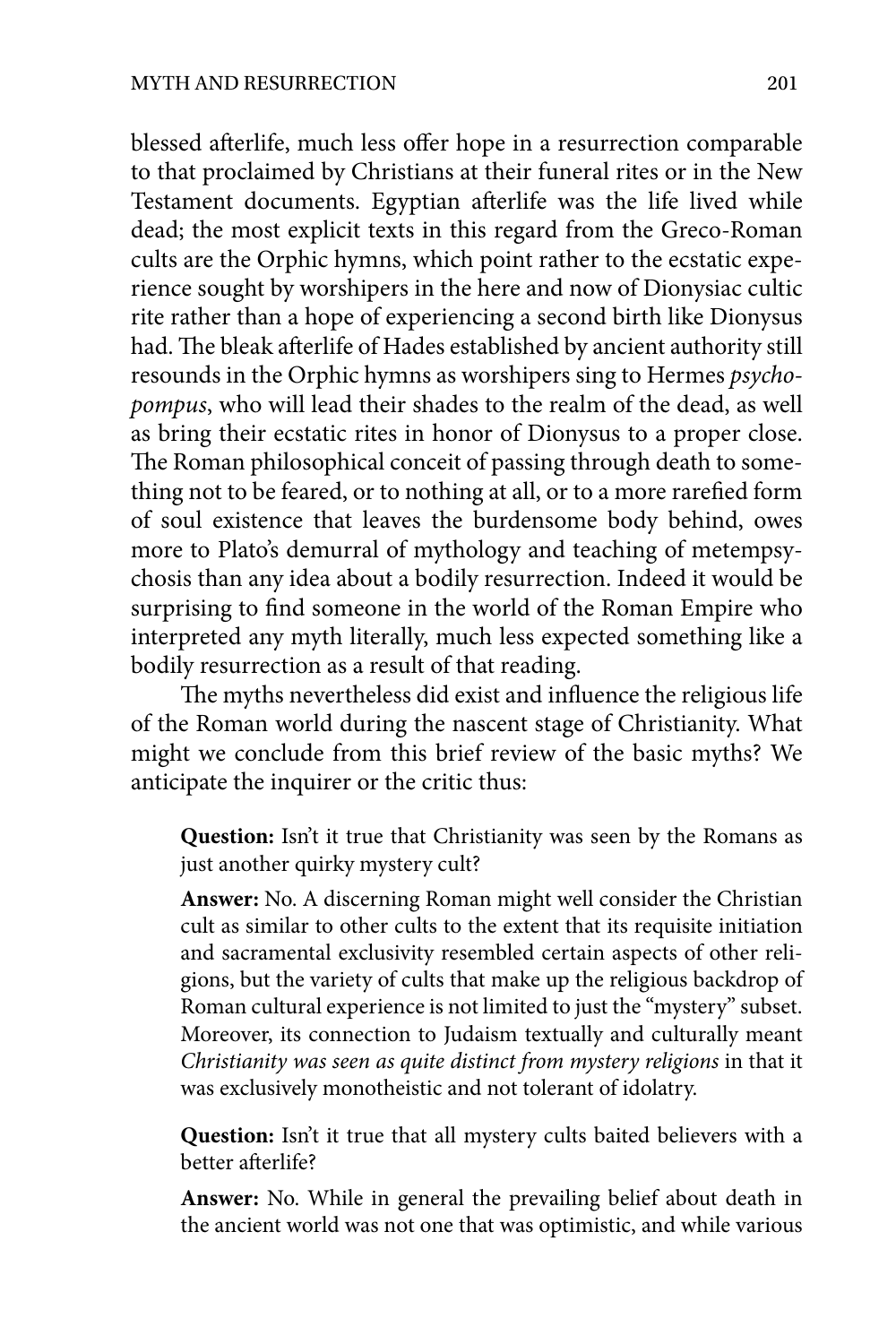philosophical schools and cults of the Roman Empire promoted doctrines that mitigated the fear associated with mortality, not every mystery was focused primarily on death and the afterlife, in spite of what connections we may want to make based on our interpretation of the myths from which they developed.<sup>39</sup> More to the point, the mysteries were opportunities for ecstatic religious experience in the here and now, for the worshiper living on this side of mortality. Identification with any particular cult did not necessarily go beyond the one initiating encounter (e.g., the Eleusinian rite) to affect a sense of identity in everyday life or grant extra confidence in a life after death.

**Question:** Isn't it true that all mystery cults simply rehashed old ground with myths centered on agriculture?

**Answer:** No. It was once the fashion to attempt to discover as many parallels as possible to archetypal myths, and Frazer's *Golden Bough*, published in subsequent editions through the turn of the nineteenth to twentieth century, brought the agricultural death-life cycle to the foreground as the *ur-*myth of all ancient religion. This kind of parallelomania spins an attractive story, as it suggests not only a common source for many ancient religions (fertility cult) but also a natural progression or evolution from religion to the scientific thinking of Frazer's own day. But the devil in the details is that agricultural concerns do not appear at the center of all myths. Mithras devotion, for example, may have in fact nothing to do with agriculture at all (not to mention the afterlife), or at most tangentially (we are limited to considering iconographical representation of wheat sprouting from the bull's tail), and any alimentary focus in Dionysus worship seems to have been more about eating meat (raw, *homophagia*) than about the harvest cycle.

**Question:** Isn't it true that all mystery cults believed in resurrection, one more point in favor of thinking that Christianity owes a debt to these religions?

<sup>&</sup>lt;sup>39</sup>The assumption that all mystery cults primarily engaged an anxiety about death and the afterlife has been challenged successfully by Burkert (*Ancient Mystery Cults,* ch. 1), and more recently Hugh Bowden, *Mystery Cults of the Ancient World* (Princeton, NJ: Princeton University Press, 2010), 22–23.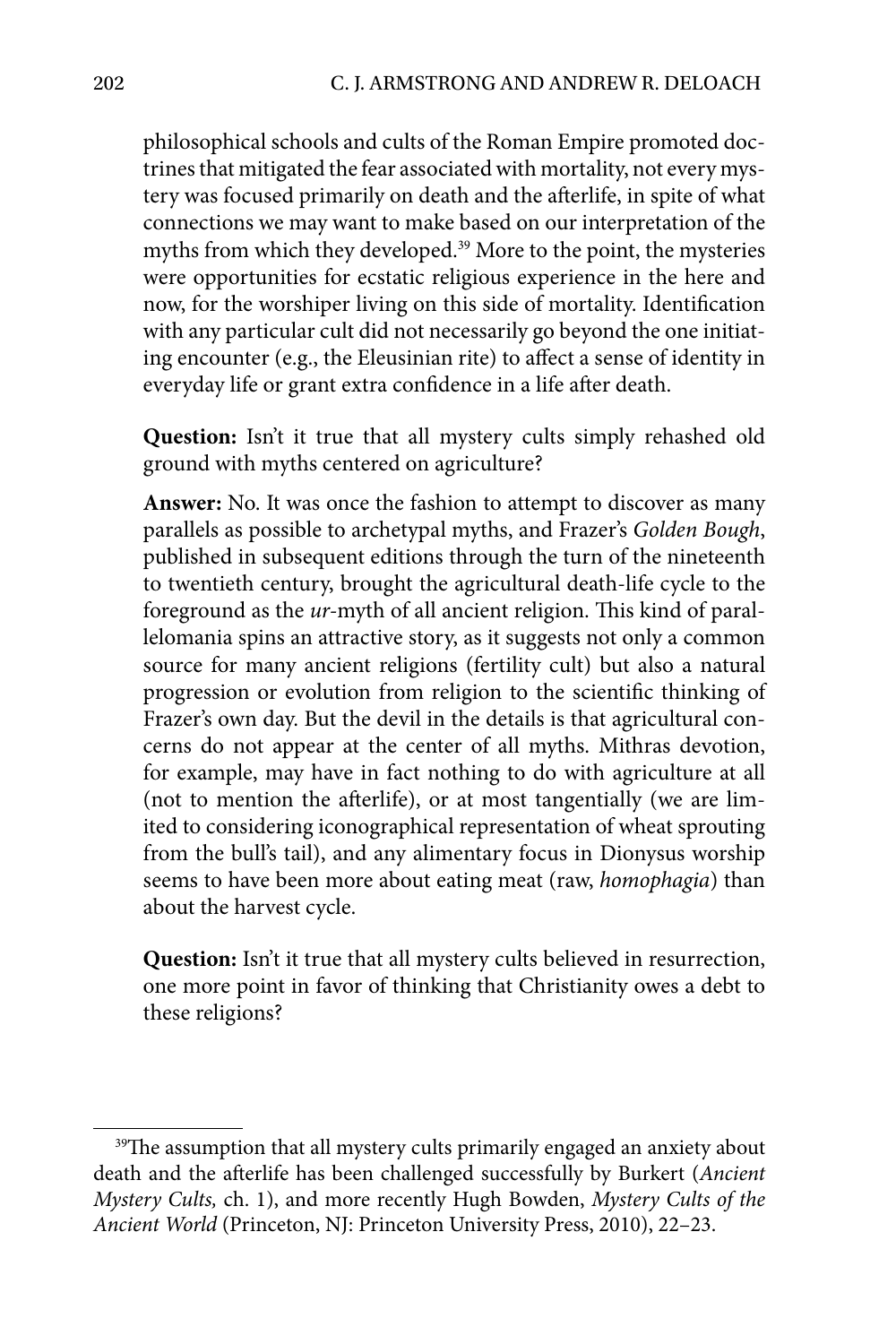**Answer:** No, and no. For those religions that did teach something like a blessed afterlife, resurrection may be approximated as reincarnation / metempsychosis (a la the teaching of Pythagoras or Plato's myth of Er, *Republic* 10), a spiritual "resurrection" meaning a better existence after death (though not a bodily one) or a dead kind of life (the teaching about death and its journey particular to the tradition coming from Egypt). In all these cases, there is not taught a bodily resurrection in which people are reanimated, revived, to live in the here and now as Jesus is said to have done and as the dead in Christ are promised to be. What little evidence there is that associates mysteries with Christianity does not point to influence or debt in the direction of Christian borrowings from the myths or practice of these cults.

#### **Conclusion: Myth and Christianity**

On the cusp of his conversion, Lewis wrote to his childhood friend, Arthur Greeves, admitting (which Tolkien and Hugo Dyson had recently helped him see) that he had always liked the idea of the dying-and-rising god provided he didn't meet it in the Gospels. He then confessed: "Now the story of Christ is simply a true myth: a myth working on us in the same way as the others. But with this tremendous difference that *it really happened*."<sup>40</sup> For Christians of every age, the fact that God in Christ entered into humanity, into our history, is at once our central claim and apologetic. And yet it is myth—*true* myth. We have in this brief examination considered several ancient myths that popular opinion assumes correspond to Christianity in more significant ways than they actually do; our analysis has attempted to point out certain elements that distinguish them from the story of Christ. In the end, the parallels neither con firm nor deny the fact that it is true myth and therefore ought not to trouble us. "The old myth of the Dying God, *without ceasing to be myth*, comes down from the heaven of legend and imagination

<sup>40</sup>Hooper, *Letters,* 1:976–77. Later, in "Myth Became Fact," Lewis exhorted: "To be truly Christian we must both assent to the historical fact and also receive the myth (fact though it has become) with the same imaginative embrace which we accord to all myths" (67).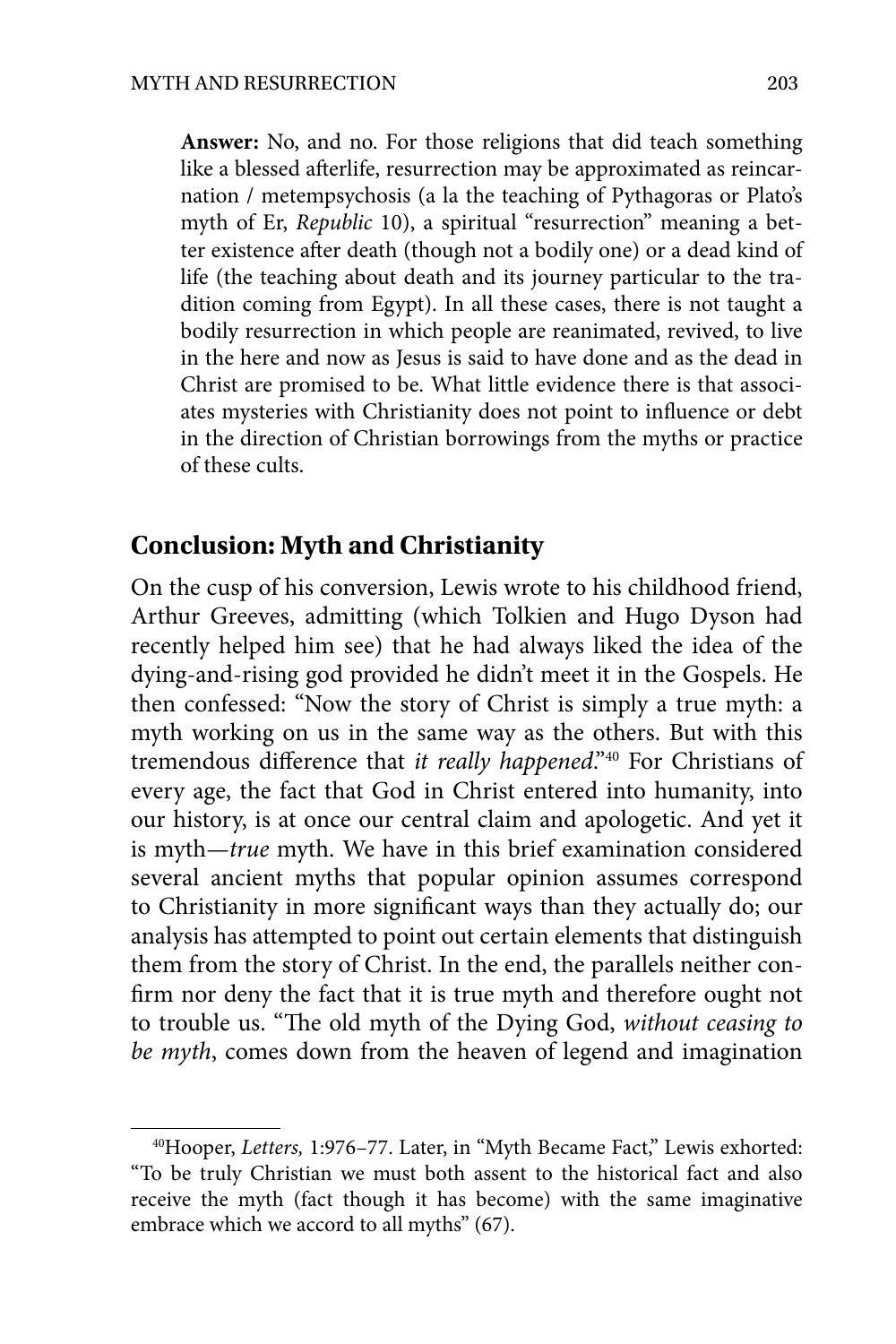to the earth of history. It *happens*—at a particular date, in a particular place, followed by definable historical consequences. We pass from a Balder or an Osiris, dying nobody knows when or where, to a historical Person crucified (it is all in order) *under Pontius Pilate*. By becoming fact it does not cease to be myth."41 As Lewis (with our creeds) recognizes, Christianity rests on solid historical bedrock. Therefore we need not be put off by claims of parallels with pagan myths: "[T]hey *ought* to be there—it would be a stumbling block if they weren't."42

But Christianity does not rest only on cold, hard facts like the objectively verifiable claim of Christ suffering under Pontius Pilate. Its life is the union of the transcendent and the mundane, which is indeed parallel to the mythological backdrop of the ancient Greco-Roman world and common also to human experience of every time and place. Christians need not shy away from "myth" language; indeed such stories cannot be told without the language of mythology. Of course, the doctrines we derive from this true myth are not the myth itself, but "translations into our concepts and ideas of that which God has already expressed in a language more adequate, namely the actual incarnation, crucifixion, and resurrection."<sup>43</sup> This point, with the aid of Lewis and other Christian lovers of myth, is what we have here attempted to demonstrate: what we may call the "inevitability of myth," the fact that myth is the necessary idiom for dealing with the central claim of Christianity. There is no sense that those who rejected Peter's Pentecost plea were disinterested in stories, narratives, or myths. Nor ought we to be. The story of Christ cannot make sense apart from the context of the stories of the Greeks and the Romans and all others who have left us their myths. For myth is the grammar of incarnation, crucifixion, and resurrection. And every Christian ought gladly to take the name of philomythos—lover of myth—without fear of losing the

<sup>41</sup>Lewis, "Myth Became Fact," 66–67. Lewis reminds us also that "what became Fact was a Myth, that it carries with it into the world of Fact all the properties of a myth. God is more than a god, not less; Christ is more than Balder, not less."

 $42$ Ibid.

<sup>43</sup>Hooper, *Letters,* 1:977.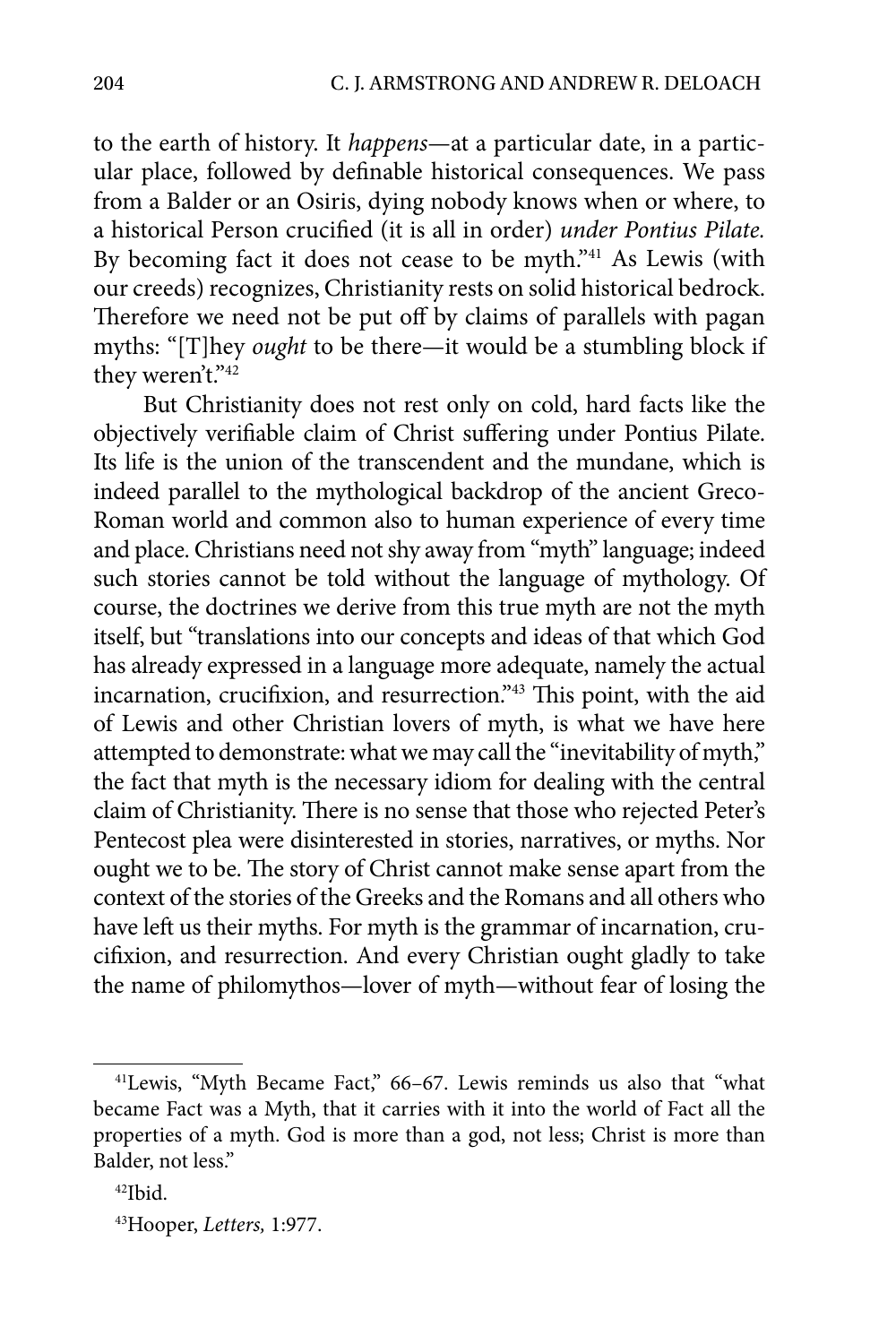historic fact of the Gospel. The resurrection is the eucatastrophe, the overwhelmingly joyous happy ending of the Christian myth-becomefact, in which everything sad has come untrue.

#### **Recommended Reading**

- Alvar, Jaime. *Romanising Oriental Gods: Myth, Salvation, and Ethics in the Cults of Cybele, Isis and Mithras*. Religions in the Graeco-Roman World. Translated and edited by Richard Gordon. Leiden, Netherlands: Brill, 2007.
- Bernthal, Craig. *Tolkien's Sacramental Vision: Discerning the Holy in Middle Earth.* Kettering, OH: Second Spring, 2014.
- Bowden, Hugh. *Mystery Cults of the Ancient World*. Princeton, NJ: Princeton University Press, 2010.
- Burkert, Walter. *Ancient Mystery Cults*. Cambridge, MA: Harvard University Press, 1987.
- Chesterton, G. K. The Everlasting Man. San Francisco, CA: Ignatius, 2008.
	- ———. *Orthodoxy.* New York: Doubleday, 2001.
- Davies, Jon. *Death, Burial, and Rebirth in the Religions of Antiquity*. London: Routledge, 1999.
- Graf, Fritz and Sarah I. Johnson. *Ritual Texts for the Afterlife: Orpheus and the Bacchic Gold Tablets*. London: Routledge, 2007.
- Hein, Rolland. *Christian Mythmakers*. Eugene, OR: Wipf and Stock Publishers, 2014.
- Lewis, C. S. "The Grand Miracle." In God in the Dock: Essays on !*eology and Ethics.* Grand Rapids, MI: Eerdmans, 1970, 80–88.
	- ----. "Is Theology Poetry?" In *The Weight of Glory*. New York: Harper Collins, 2001, 116–40.
- - "Modern Theology and Biblical Criticism." In *Christian Re*"*ections.* Grand Rapids, MI: Wm. B. Eerdmans, 1994, 152–66.
	- ——. "Myth Became Fact." In *God in the Dock: Essays on Theology and Ethics.* Grand Rapids, MI: Eerdmans, 1970, 63–67.
	- ———. "Religion without Dogma?" In *God in the Dock: Essays on*  !*eology and Ethics.* Grand Rapids, MI: Eerdmans, 1970, 129–46.

Meyer, Marvin W., ed. *The Ancient Mysteries: A Sourcebook of Sacred Texts*. Philadelphia: University of Pennsylvania Press, 1999. [By arrangement; originally NY: HarperCollins, 1987.]